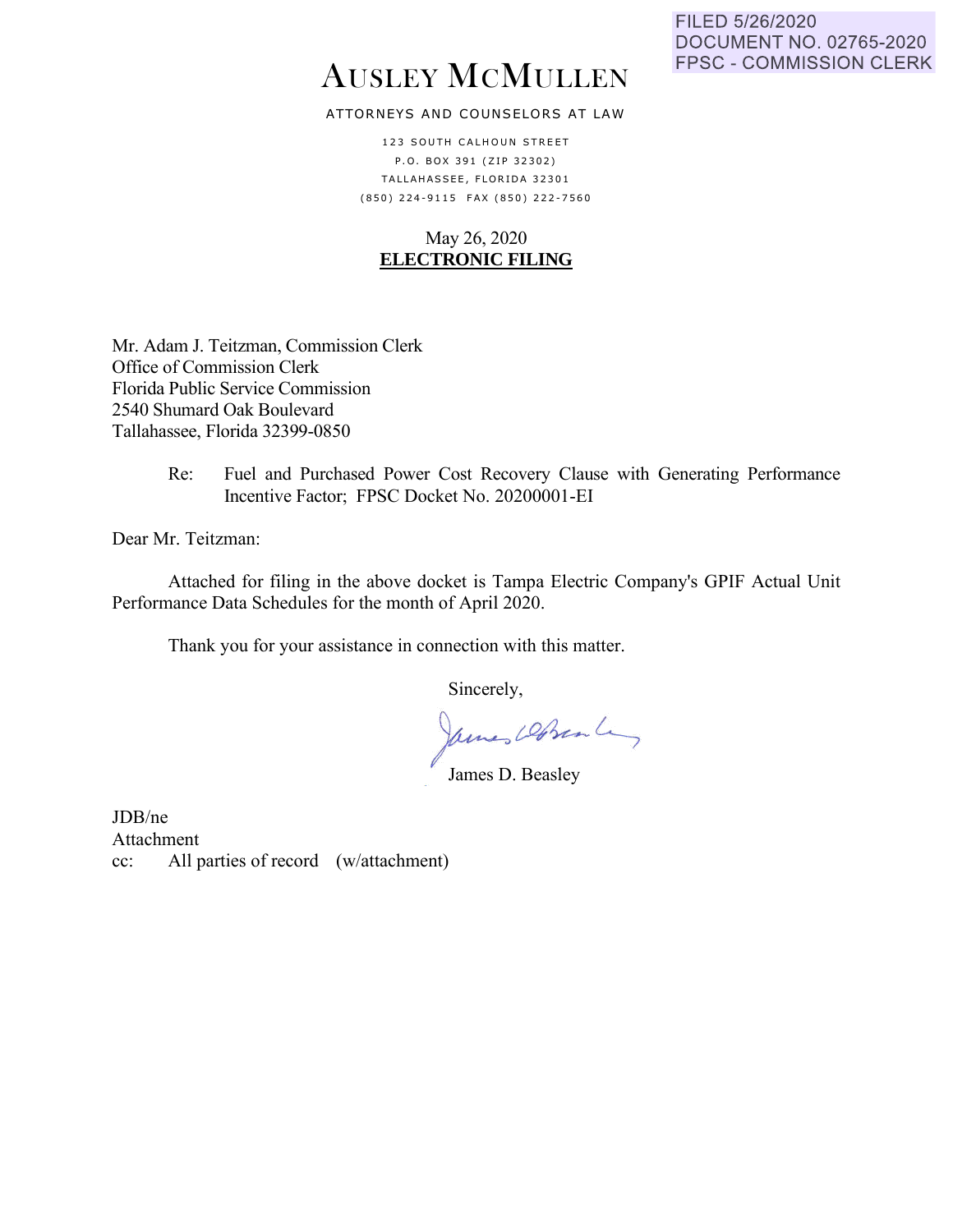## **CERTIFICATE OF SERVICE**

I HEREBY CERTIFY that a true and correct copy of the foregoing Schedules, filed on behalf of Tampa Electric Company, has been furnished by electronic mail on this 26th day of May 2020 to the following:

Ms. Suzanne Brownless Office of the General Counsel Florida Public Service Commission 2540 Shumard Oak Boulevard Tallahassee, FL 32399-0850 sbrownle@psc.state.fl.us

Ms. Patricia A. Christensen Associate Public Counsel Office of Public Counsel 111 West Madison Street – Room 812 Tallahassee, FL 32399-1400 christensen.patty@leg.state.fl.us

Ms. Dianne M. Triplett Duke Energy Florida 299 First Avenue North St. Petersburg, FL 33701 Dianne.triplett@duke-energy.com FLRegulatoryLegal@duke-energy.com

Mr. Matthew R. Bernier Senior Counsel Duke Energy Florida 106 East College Avenue, Suite 800 Tallahassee, FL 32301-7740 Matthew.bernier@duke-energy.com

Mr. Jon C Moyle, Jr. Moyle Law Firm 118 North Gadsden Street Tallahassee, FL 32301 jmoyle@moylelaw.com mqualls@moylelaw.com

Mr. Steven R. Griffin Beggs & Lane P.O. Box 12950 Pensacola FL 32591 srg@beggslane.com

Ms. Beth Keating Gunster, Yoakley & Stewart, P.A. 215 S. Monroe St., Suite 601 Tallahassee, FL 32301 bkeating@gunster.com

Maria Moncada David M. Lee Florida Power & Light Company 700 Universe Boulevard Juno Beach, FL 33408-0420 maria.moncada@fpl.com david.lee@fpl.com

Mr. Kenneth Hoffman Vice President, Regulatory Relations Florida Power & Light Company 215 South Monroe Street, Suite 810 Tallahassee, FL 32301-1859 ken.hoffman@fpl.com

Mr. Mike Cassel Regulatory and Governmental Affairs Florida Public Utilities Company Florida Division of Chesapeake Utilities Corp. 1750 SW 14th Street, Suite 200 Fernandina Beach, FL 32034 mcassel@fpuc.com

Mr. Russell A. Badders Vice President & Associate General Counsel Gulf Power Company One Energy Place Pensacola FL 32520 russell.badders@nexteranergy.com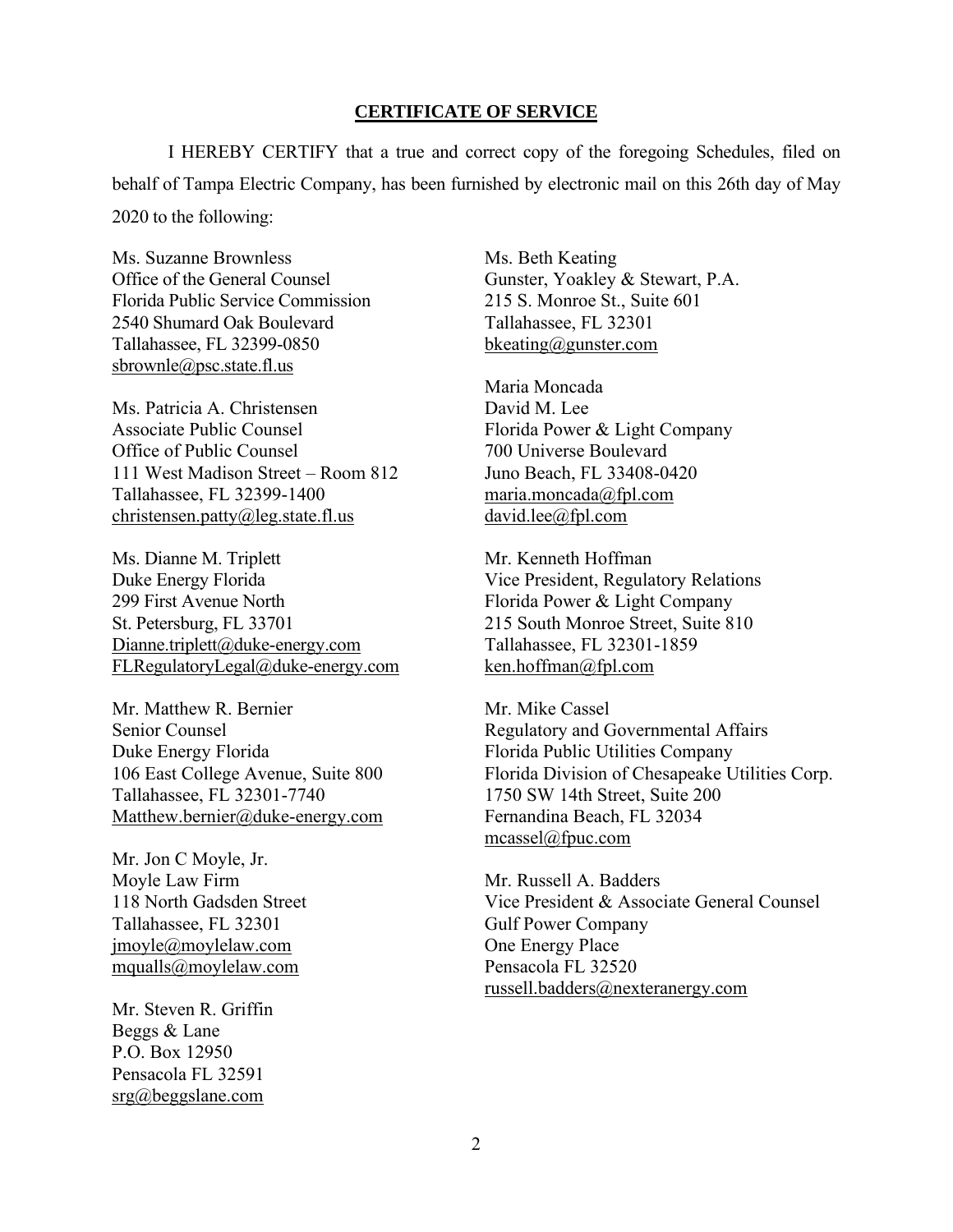Mr. Robert Scheffel Wright Mr. John T. LaVia, III Gardner, Bist, Wiener, Wadsworth, Bowden, Bush, Dee, LaVia & Wright, P.A. 1300 Thomaswood Drive Tallahassee, FL 32308 Schef@gbwlegal.com Jlavia@gbwlegal.com

Mr. James W. Brew Ms. Laura W. Baker Stone Mattheis Xenopoulos & Brew, PC 1025 Thomas Jefferson Street, NW Eighth Floor, West Tower Washington, D.C. 20007-5201 jbrew@smxblaw.com lwb@smxblaw.com

 $\mu$ ms von

ATTORNEY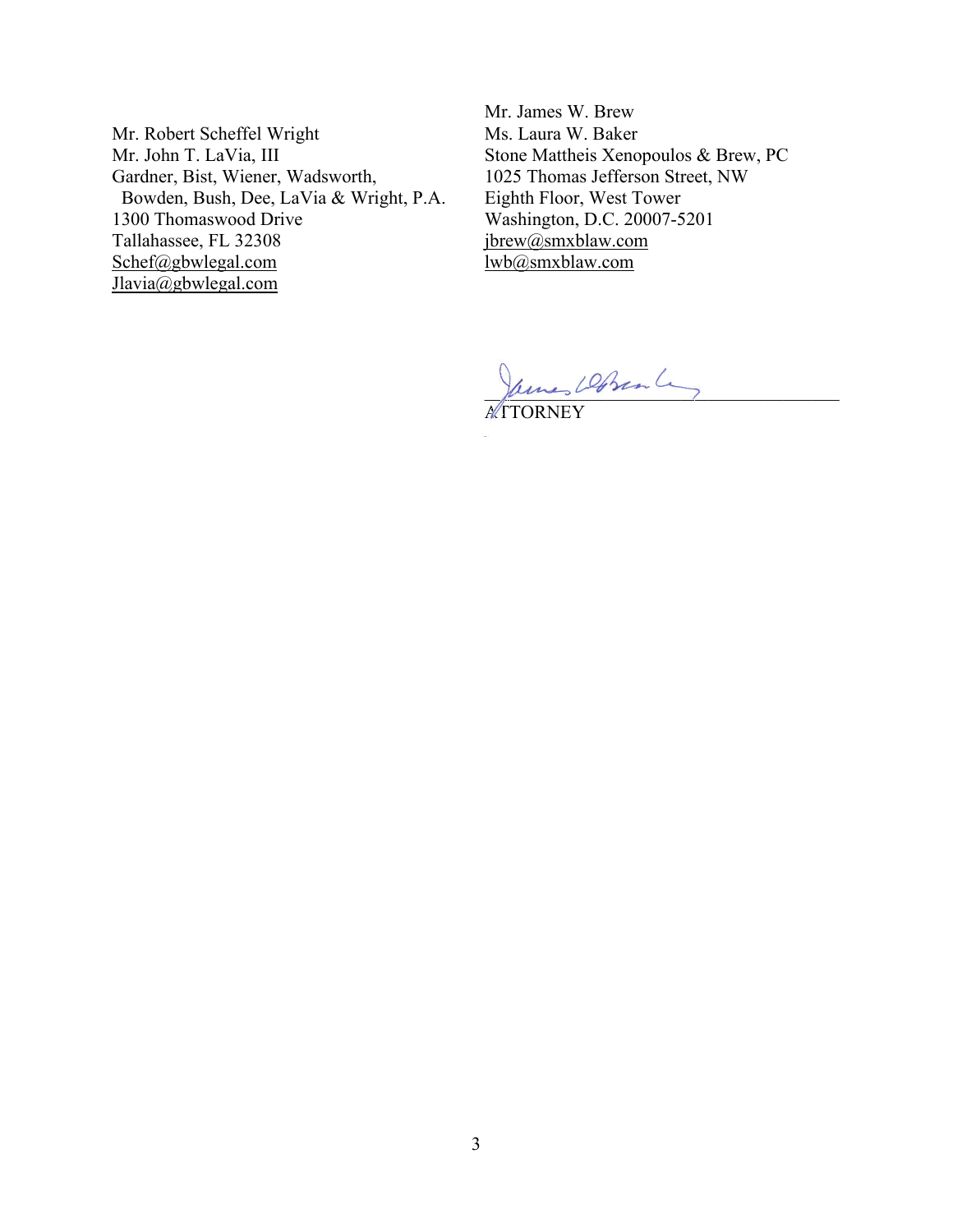### ACTUAL UNIT PERFORMANCE DATA

#### JANUARY 2020 ‐ DECEMBER 2020

| PLANT/UNIT                                   |            | MOCTH OF:     | MOCTH OF:                      | MOCTH OF:     | MOCTH OF: | MOCTH OF:     | MOCTH OF:     | MOCTH OF:     | MOCTH OF: | MOCTH OF: | MOCTH OF:     | MOCTH OF:     | MOCTH OF:     | PERIOD    |
|----------------------------------------------|------------|---------------|--------------------------------|---------------|-----------|---------------|---------------|---------------|-----------|-----------|---------------|---------------|---------------|-----------|
| <b>BAYSIDE 1</b>                             |            | <b>Jan-20</b> | Feb-20                         | <b>Mar-20</b> | Apr-20    | <b>May-20</b> | <b>Jun-20</b> | <b>Jul-20</b> | Aug-20    | Sep-20    | <b>Oct-20</b> | <b>Nov-20</b> | <b>Dec-20</b> | 2020      |
| 1. Equivalent Availability Factor (%)        | EAF        | 99.1          | 88.3                           | 48.0          | 99.9      |               |               |               |           |           |               |               |               | 83.9      |
| 2. Period Hours                              | PH         | 744.0         | 696.0                          | 743.0         | 720.0     |               |               |               |           |           |               |               |               | 2,903.0   |
| 3. Service Hours                             | SH         | 739.2         | 480.7                          | 348.7         | 717.4     |               |               |               |           |           |               |               |               | 2,286.0   |
| 4. Reserve Shutdown Hours                    | <b>RSH</b> | 0.0           | 142.0                          | 10.1          | 1.7       |               |               |               |           |           |               |               |               | 153.8     |
| 5. Unavailable Hours                         | UH         | 4.8           | 73.3                           | 384.2         | 0.9       |               |               |               |           |           |               |               |               | 463.2     |
| 6. Planned Outage Hours                      | POH        | 0.0           | 57.5                           | 275.0         | 0.0       |               |               |               |           |           |               |               |               | 332.5     |
| 7. Forced Outage Hours                       | FOH        | $1.2$         | 0.0                            | 109.2         | 0.9       |               |               |               |           |           |               |               |               | 111.3     |
| 8. Maintenance Outage Hours                  | MOH        | 3.6           | 15.8                           | 0.0           | 0.0       |               |               |               |           |           |               |               |               | 19.4      |
| 9a. Partial Planned Outage Hours             | PPOH       | 0.0           | 0.0                            | 0.0           | 0.0       |               |               |               |           |           |               |               |               | 0.0       |
| 9b. Load Reduction Partial Planned (MW)      | LRPP       | 0.0           | 0.0                            | 0.0           | 0.0       |               |               |               |           |           |               |               |               | 0.0       |
| 10a. Partial Forced Outage Hours             | PFOH       | 2.1           | 0.0                            | 7.6           | 0.0       |               |               |               |           |           |               |               |               | 9.7       |
| 10b. Load Reduction Partial Forced (MW)      | LRPF       | 69.4          | 0.0                            | 79.0          | 0.0       |               |               |               |           |           |               |               |               | 76.9      |
| 11a. Partial Maintenance Outage Hours        | PMOH       | 4.8           | 23.9                           | 0.0           | 0.0       |               |               |               |           |           |               |               |               | 28.7      |
| 11b. Load Reduction Partial Maintenance (MW) | LRPM       | 78.0          | 80.4                           | 0.0           | 0.0       |               |               |               |           |           |               |               |               | 80.0      |
| 12. Net Summer Continuous Rating (MW)        | <b>NSC</b> | 701.0         | 701.0                          | 701.0         | 701.0     |               |               |               |           |           |               |               |               | 701.0     |
| 13. Operating British Thermal Units (GBTU)   | OPR BTU    | 1,875.0       | 1,493.5                        | 1,050.7       | 2,025.6   |               |               |               |           |           |               |               |               | 6,444.9   |
| 14. Net Generation (MWH)                     | NETGEN     | 248,230.8     | 203,342.1                      | 140,773.6     | 274,428.4 |               |               |               |           |           |               |               |               | 866,774.9 |
| 15. Avg. Net Operating Heat Rate (BTU/KWH)   | ANOHR      | 7,554.0       | 7,345.0                        | 7,464.0       | 7,381.0   |               |               |               |           |           |               |               |               | 7,435.5   |
| 16. Net Output Factor (%)                    | <b>NOF</b> | 42.1          | 53.4                           | 50.8          | 54.6      |               |               |               |           |           |               |               |               | 49.3      |
| 17. Net Period Continuous Rating (MW)        | <b>NPC</b> | 792.0         | 792.0                          | 792.0         | 701.0     |               |               |               |           |           |               |               |               | 769.3     |
| 18. Avg. Net Operating Heat Rate Equation    |            |               | ANOHR = NOF $(-2.852) + 7,630$ |               |           |               |               |               |           |           |               |               |               |           |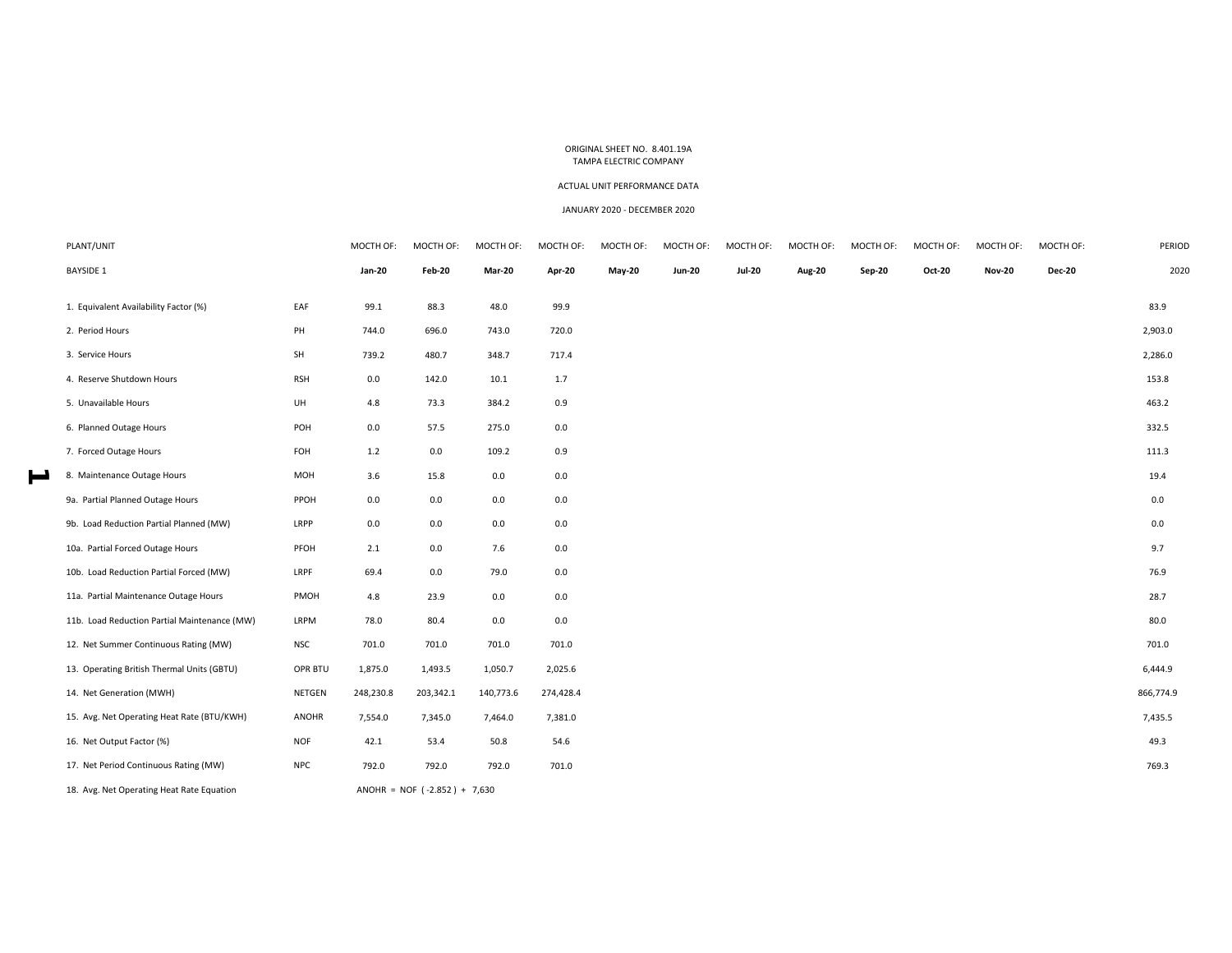### ACTUAL UNIT PERFORMANCE DATA

#### JANUARY 2020 ‐ DECEMBER 2020

| PLANT/UNIT                                   |              | MOCTH OF:     | MOCTH OF:                      | MOCTH OF:     | MOCTH OF: | MOCTH OF:     | MOCTH OF:     | MOCTH OF:     | MOCTH OF:     | MOCTH OF:     | MOCTH OF:     | MOCTH OF:     | MOCTH OF:     | PERIOD      |
|----------------------------------------------|--------------|---------------|--------------------------------|---------------|-----------|---------------|---------------|---------------|---------------|---------------|---------------|---------------|---------------|-------------|
| <b>BAYSIDE 2</b>                             |              | <b>Jan-20</b> | Feb-20                         | <b>Mar-20</b> | Apr-20    | <b>May-20</b> | <b>Jun-20</b> | <b>Jul-20</b> | <b>Aug-20</b> | <b>Sep-20</b> | <b>Oct-20</b> | <b>Nov-20</b> | <b>Dec-20</b> | 2020        |
|                                              |              |               |                                |               |           |               |               |               |               |               |               |               |               |             |
| 1. Equivalent Availability Factor (%)        | EAF          | 71.3          | 95.4                           | 99.9          | 98.5      |               |               |               |               |               |               |               |               | 91.5        |
| 2. Period Hours                              | PH           | 744.0         | 696.0                          | 743.0         | 720.0     |               |               |               |               |               |               |               |               | 2,903.0     |
| 3. Service Hours                             | SH           | 85.2          | 672.4                          | 742.3         | 712.7     |               |               |               |               |               |               |               |               | 2,212.6     |
| 4. Reserve Shutdown Hours                    | <b>RSH</b>   | 448.8         | 0.0                            | 0.0           | 0.0       |               |               |               |               |               |               |               |               | 448.8       |
| 5. Unavailable Hours                         | UH           | 210.0         | 23.6                           | 0.7           | 7.3       |               |               |               |               |               |               |               |               | 241.6       |
| 6. Planned Outage Hours                      | POH          | 0.0           | 0.0                            | 0.0           | 0.0       |               |               |               |               |               |               |               |               | 0.0         |
| 7. Forced Outage Hours                       | FOH          | 3.5           | 6.5                            | 0.0           | 7.3       |               |               |               |               |               |               |               |               | 17.3        |
| 8. Maintenance Outage Hours                  | MOH          | 206.5         | 17.1                           | 0.7           | 0.0       |               |               |               |               |               |               |               |               | 224.3       |
| 9a. Partial Planned Outage Hours             | PPOH         | 0.0           | 0.0                            | 0.0           | 0.0       |               |               |               |               |               |               |               |               | 0.0         |
| 9b. Load Reduction Partial Planned (MW)      | LRPP         | 0.0           | 0.0                            | 0.0           | 0.0       |               |               |               |               |               |               |               |               | 0.0         |
| 10a. Partial Forced Outage Hours             | PFOH         | 4.8           | 11.2                           | 0.0           | 14.2      |               |               |               |               |               |               |               |               | 30.2        |
| 10b. Load Reduction Partial Forced (MW)      | LRPF         | 77.1          | 77.0                           | 0.0           | 77.0      |               |               |               |               |               |               |               |               | 77.0        |
| 11a. Partial Maintenance Outage Hours        | PMOH         | 9.6           | 20.2                           | 1.2           | 0.0       |               |               |               |               |               |               |               |               | 31.0        |
| 11b. Load Reduction Partial Maintenance (MW) | LRPM         | 77.0          | 92.4                           | 77.4          | 0.0       |               |               |               |               |               |               |               |               | 87.0        |
| 12. Net Summer Continuous Rating (MW)        | <b>NSC</b>   | 929.0         | 929.0                          | 929.0         | 929.0     |               |               |               |               |               |               |               |               | 929.0       |
| 13. Operating British Thermal Units (GBTU)   | OPR BTU      | 189.5         | 2,657.5                        | 3,038.4       | 3,056.0   |               |               |               |               |               |               |               |               | 8,941.5     |
| 14. Net Generation (MWH)                     | NETGEN       | 22,308.2      | 357,443.8                      | 406,847.3     | 417,285.6 |               |               |               |               |               |               |               |               | 1,203,884.9 |
| 15. Avg. Net Operating Heat Rate (BTU/KWH)   | <b>ANOHR</b> | 8,496.0       | 7,435.0                        | 7,468.0       | 7,324.0   |               |               |               |               |               |               |               |               | 7,427.2     |
| 16. Net Output Factor (%)                    | <b>NOF</b>   | 25.0          | 49.1                           | 52.2          | 62.4      |               |               |               |               |               |               |               |               | 53.5        |
| 17. Net Period Continuous Rating (MW)        | <b>NPC</b>   | 1,047.0       | 1,047.0                        | 1,047.0       | 929.0     |               |               |               |               |               |               |               |               | 1,017.5     |
| 18. Avg. Net Operating Heat Rate Equation    |              |               | ANOHR = NOF $(-6.673) + 7,965$ |               |           |               |               |               |               |               |               |               |               |             |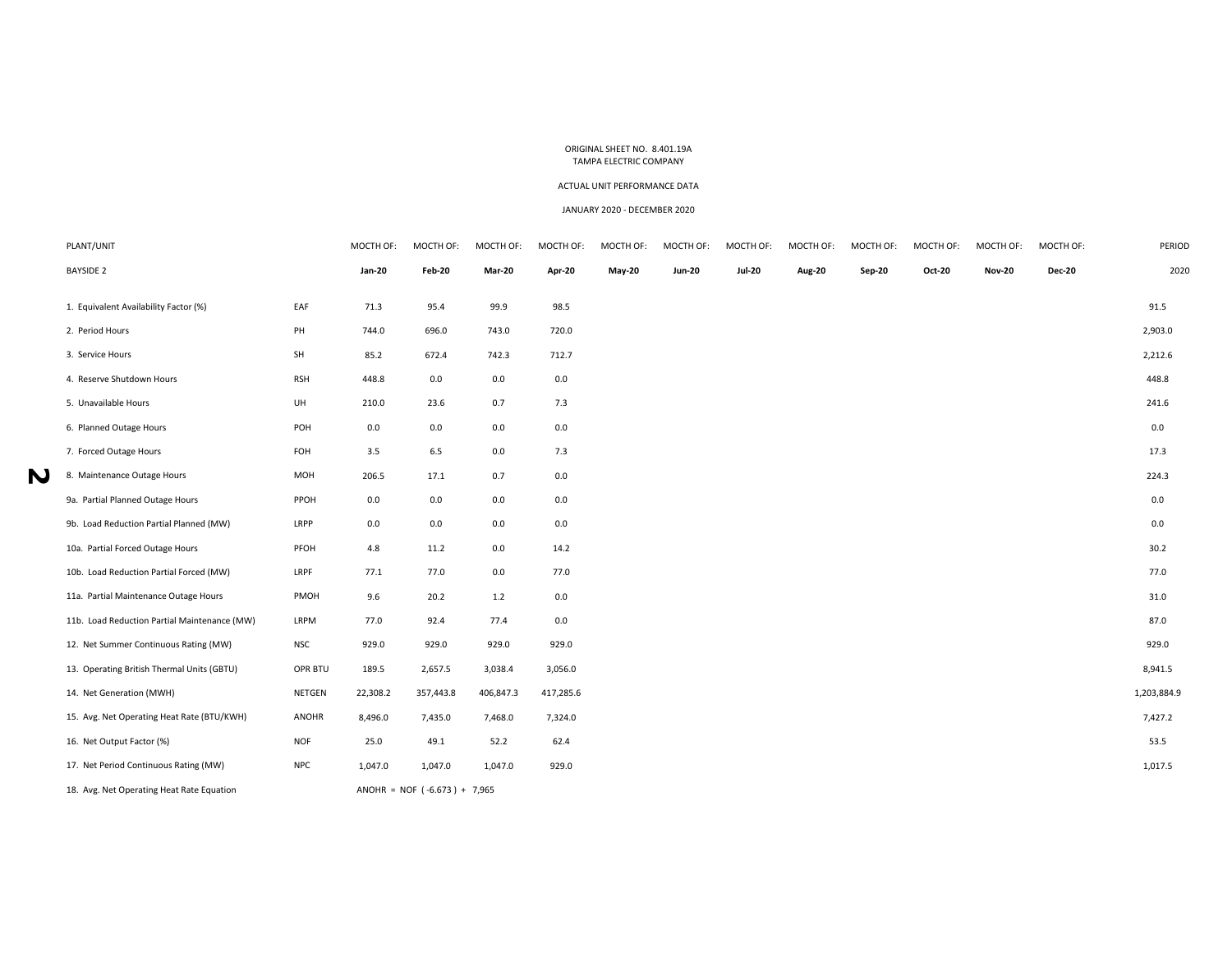### ACTUAL UNIT PERFORMANCE DATA

#### JANUARY 2020 ‐ DECEMBER 2020

| PLANT/UNIT                                   |            | MONTH OF:     | MONTH OF:                       | MONTH OF:     | MONTH OF: | MONTH OF:     | MONTH OF:     | MONTH OF:     | MONTH OF:     | MONTH OF:     | MONTH OF:     | MONTH OF:     | MONTH OF:     | PERIOD    |
|----------------------------------------------|------------|---------------|---------------------------------|---------------|-----------|---------------|---------------|---------------|---------------|---------------|---------------|---------------|---------------|-----------|
| POLK <sub>1</sub>                            |            | <b>Jan-20</b> | Feb-20                          | <b>Mar-20</b> | Apr-20    | <b>May-20</b> | <b>Jun-20</b> | <b>Jul-20</b> | <b>Aug-20</b> | <b>Sep-20</b> | <b>Oct-20</b> | <b>Nov-20</b> | <b>Dec-20</b> | 2020      |
| 1. Equivalent Availability Factor (%)        | EAF        | 97.9          | 81.1                            | 89.2          | 61.4      |               |               |               |               |               |               |               |               | 82.5      |
| 2. Period Hours                              | PH         | 744.0         | 696.0                           | 743.0         | 720.0     |               |               |               |               |               |               |               |               | 2,903.0   |
| 3. Service Hours                             | SH         | 211.9         | 120.4                           | 662.4         | 438.8     |               |               |               |               |               |               |               |               | 1,433.5   |
| 4. Reserve Shutdown Hours                    | <b>RSH</b> | 516.8         | 444.0                           | 0.0           | 44.0      |               |               |               |               |               |               |               |               | 1,004.8   |
| 5. Unavailable Hours                         | UH         | 15.3          | 131.6                           | 80.6          | 237.2     |               |               |               |               |               |               |               |               | 464.7     |
| 6. Planned Outage Hours                      | POH        | 0.0           | 0.0                             | 0.0           | 0.0       |               |               |               |               |               |               |               |               | 0.0       |
| 7. Forced Outage Hours                       | FOH        | 1.6           | 10.7                            | 0.0           | 154.1     |               |               |               |               |               |               |               |               | 166.4     |
| 8. Maintenance Outage Hours                  | MOH        | 13.7          | 120.9                           | 80.6          | 83.1      |               |               |               |               |               |               |               |               | 298.3     |
| 9a. Partial Planned Outage Hours             | PPOH       | 0.0           | 0.0                             | 0.0           | 0.0       |               |               |               |               |               |               |               |               | 0.0       |
| 9b. Load Reduction Partial Planned (MW)      | LRPP       | 0.0           | 0.0                             | 0.0           | 0.0       |               |               |               |               |               |               |               |               | 0.0       |
| 10a. Partial Forced Outage Hours             | PFOH       | 0.0           | 0.0                             | 0.0           | 107.1     |               |               |               |               |               |               |               |               | 107.1     |
| 10b. Load Reduction Partial Forced (MW)      | LRPF       | 0.0           | 0.0                             | 0.0           | 90.0      |               |               |               |               |               |               |               |               | 90.0      |
| 11a. Partial Maintenance Outage Hours        | PMOH       | 0.0           | 0.0                             | 0.0           | 0.0       |               |               |               |               |               |               |               |               | 0.0       |
| 11b. Load Reduction Partial Maintenance (MW) | LRPM       | 0.0           | 0.0                             | 0.0           | 0.0       |               |               |               |               |               |               |               |               | 0.0       |
| 12. Net Summer Continuous Rating (MW)        | <b>NSC</b> | 210.0         | 210.0                           | 210.0         | 210.0     |               |               |               |               |               |               |               |               | 210.0     |
| 13. Operating British Thermal Units (GBTU)   | OPR BTU    | 256.3         | 157.0                           | 877.3         | 555.1     |               |               |               |               |               |               |               |               | 1,845.7   |
| 14. Net Generation (MWH)                     | NETGEN     | 30,426.0      | 15,360.0                        | 101,937.0     | 62,777.0  |               |               |               |               |               |               |               |               | 210,500.0 |
| 15. Avg. Net Operating Heat Rate (BTU/KWH)   | ANOHR      | 8,424.0       | 10,218.0                        | 8,606.0       | 8,843.0   |               |               |               |               |               |               |               |               | 8,767.9   |
| 16. Net Output Factor (%)                    | <b>NOF</b> | 59.3          | 52.7                            | 63.4          | 60.9      |               |               |               |               |               |               |               |               | 65.3      |
| 17. Net Period Continuous Rating (MW)        | <b>NPC</b> | 230.0         | 230.0                           | 230.0         | 210.0     |               |               |               |               |               |               |               |               | 225.0     |
| 18. Avg. Net Operating Heat Rate Equation    |            |               | ANOHR = NOF $(-7.778) + 10,842$ |               |           |               |               |               |               |               |               |               |               |           |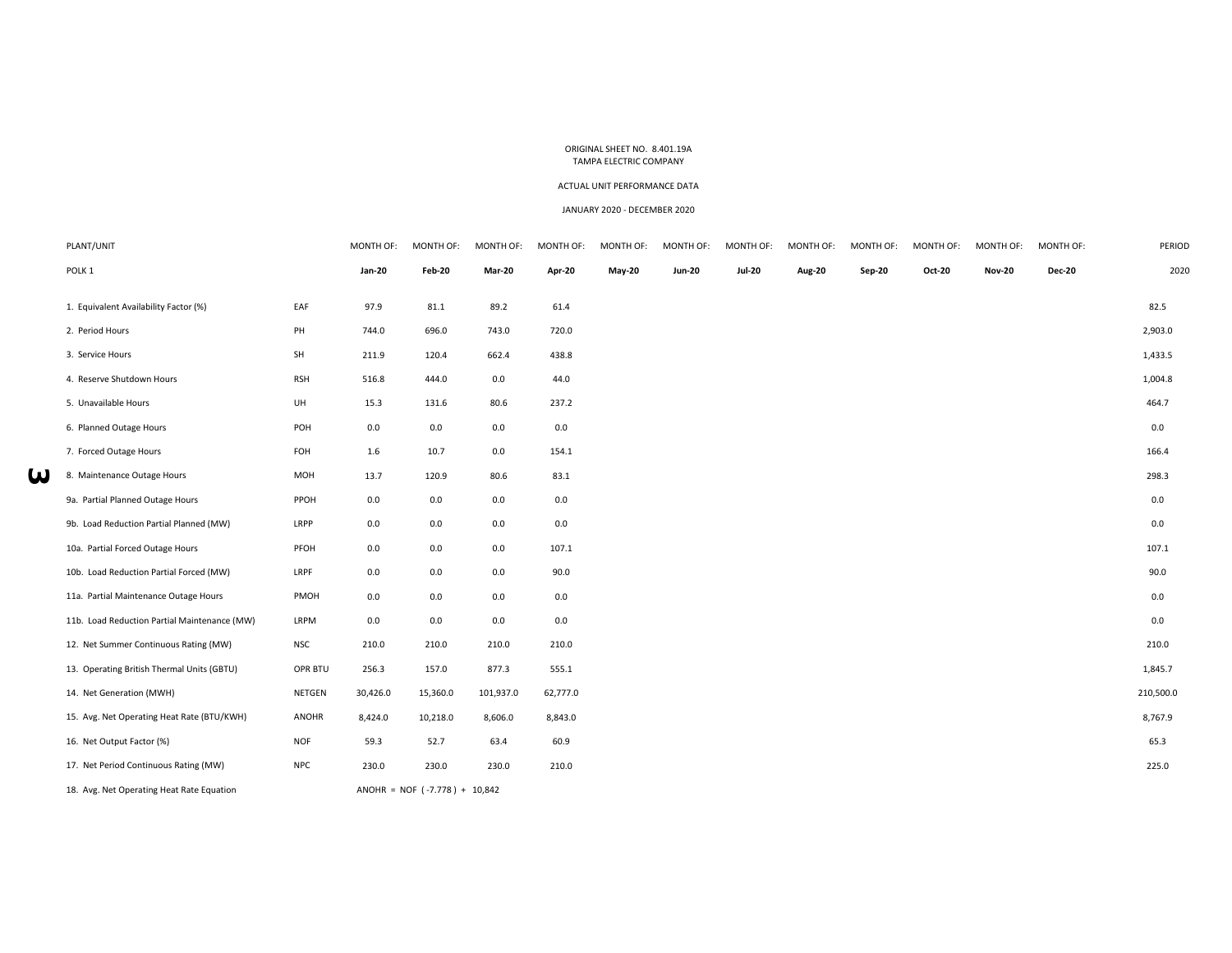### ACTUAL UNIT PERFORMANCE DATA

#### JANUARY 2020 ‐ DECEMBER 2020

| PLANT/UNIT                                   |            | MONTH OF:     | MONTH OF:                        | MONTH OF:     | MONTH OF: | MONTH OF:     | MONTH OF:     | MONTH OF:     | MONTH OF: | MONTH OF: | MONTH OF:     | MONTH OF:     | MONTH OF:     | PERIOD      |
|----------------------------------------------|------------|---------------|----------------------------------|---------------|-----------|---------------|---------------|---------------|-----------|-----------|---------------|---------------|---------------|-------------|
| POLK <sub>2</sub>                            |            | <b>Jan-20</b> | Feb-20                           | <b>Mar-20</b> | Apr-20    | <b>May-20</b> | <b>Jun-20</b> | <b>Jul-20</b> | Aug-20    | Sep-20    | <b>Oct-20</b> | <b>Nov-20</b> | <b>Dec-20</b> | 2020        |
| 1. Equivalent Availability Factor (%)        | EAF        | 99.4          | 92.2                             | 99.3          | 96.1      |               |               |               |           |           |               |               |               | 97.9        |
| 2. Period Hours                              | PH         | 744.0         | 696.0                            | 743.0         | 720.0     |               |               |               |           |           |               |               |               | 2,903.0     |
| 3. Service Hours                             | SH         | 741.6         | 675.1                            | 733.0         | 714.9     |               |               |               |           |           |               |               |               | 2,864.6     |
| 4. Reserve Shutdown Hours                    | <b>RSH</b> | 0.0           | 0.0                              | 4.5           | 0.0       |               |               |               |           |           |               |               |               | 4.5         |
| 5. Unavailable Hours                         | UH         | 2.4           | 20.9                             | 5.5           | 5.1       |               |               |               |           |           |               |               |               | 33.9        |
| 6. Planned Outage Hours                      | POH        | 0.0           | 0.0                              | 0.0           | 0.0       |               |               |               |           |           |               |               |               | 0.0         |
| 7. Forced Outage Hours                       | FOH        | 0.1           | 7.7                              | 5.5           | 0.1       |               |               |               |           |           |               |               |               | 13.4        |
| 8. Maintenance Outage Hours                  | MOH        | 2.3           | 13.2                             | 0.0           | $5.0\,$   |               |               |               |           |           |               |               |               | 20.5        |
| 9a. Partial Planned Outage Hours             | PPOH       | 0.0           | 0.0                              | 0.0           | 0.0       |               |               |               |           |           |               |               |               | 0.0         |
| 9b. Load Reduction Partial Planned (MW)      | LRPP       | 0.0           | 0.0                              | 0.0           | 0.0       |               |               |               |           |           |               |               |               | 0.0         |
| 10a. Partial Forced Outage Hours             | PFOH       | 9.2           | 14.3                             | 0.0           | 33.6      |               |               |               |           |           |               |               |               | 57.1        |
| 10b. Load Reduction Partial Forced (MW)      | LRPF       | 166.1         | 179.5                            | 0.0           | 338.2     |               |               |               |           |           |               |               |               | 270.7       |
| 11a. Partial Maintenance Outage Hours        | PMOH       | 0.0           | 106.6                            | 0.0           | 15.4      |               |               |               |           |           |               |               |               | 122.0       |
| 11b. Load Reduction Partial Maintenance (MW) | LRPM       | 0.0           | 125.0                            | 0.0           | 125.0     |               |               |               |           |           |               |               |               | 125.0       |
| 12. Net Summer Continuous Rating (MW)        | <b>NSC</b> | 1,061.0       | 1,061.0                          | 1,061.0       | 1,061.0   |               |               |               |           |           |               |               |               | 1,061.0     |
| 13. Operating British Thermal Units (GBTU)   | OPR BTU    | 4,418.6       | 4,119.3                          | 4,573.1       | 4,030.8   |               |               |               |           |           |               |               |               | 17,141.8    |
| 14. Net Generation (MWH)                     | NETGEN     | 636,822.0     | 593,139.0                        | 665,332.0     | 581,812.0 |               |               |               |           |           |               |               |               | 2,477,105.0 |
| 15. Avg. Net Operating Heat Rate (BTU/KWH)   | ANOHR      | 6,938.0       | 6,945.0                          | 6,873.0       | 6,928.0   |               |               |               |           |           |               |               |               | 6,920.1     |
| 16. Net Output Factor (%)                    | <b>NOF</b> | 71.3          | 71.0                             | 75.5          | 76.2      |               |               |               |           |           |               |               |               | 74.2        |
| 17. Net Period Continuous Rating (MW)        | <b>NPC</b> | 1,200.0       | 1,200.0                          | 1,200.0       | 1,061.0   |               |               |               |           |           |               |               |               | 1,165.3     |
| 18. Avg. Net Operating Heat Rate Equation    |            |               | $ANDHR = NOF (-53.862) + 11,266$ |               |           |               |               |               |           |           |               |               |               |             |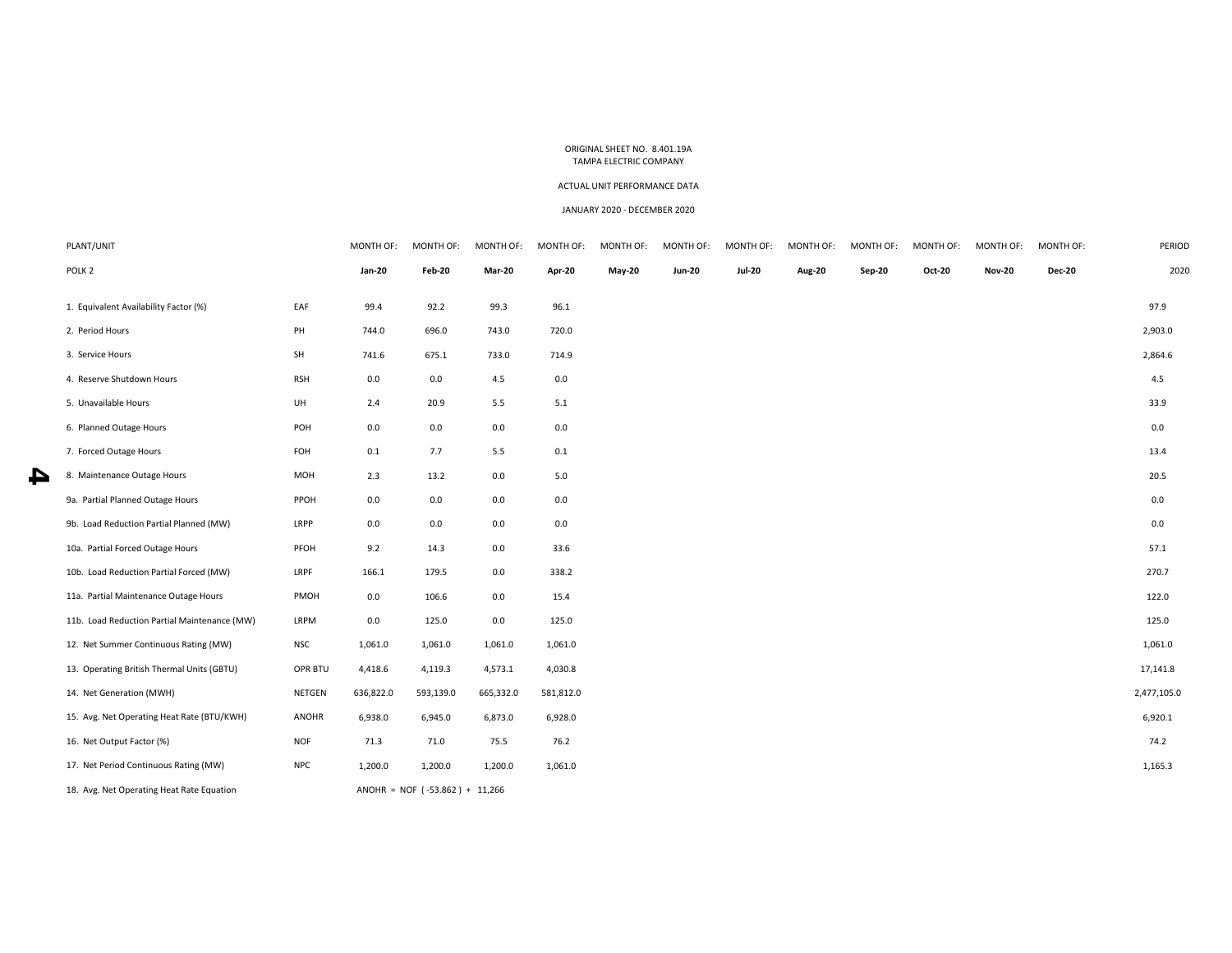| Unit      | Event Number | Event Type          | Event Begin Date | Event Begin Time |           | Event End Date Event End Time | Event Duration Cause Code |     | Cause Code Description | Net Available Capacity<br>Narrative | Net Dependable Capacity |
|-----------|--------------|---------------------|------------------|------------------|-----------|-------------------------------|---------------------------|-----|------------------------|-------------------------------------|-------------------------|
| BS CT1(A) |              | 72 Reserve Shutdown | 4/2/2020         | 2:55:00          | 4/2/2020  | 16:14:00                      | 13.32 N\A                 | N\A | Reserve Shutdown       | N\A                                 | 156                     |
| BS CT1(A) |              | 73 Reserve Shutdown | 4/3/2020         | 22:58:00         | 4/4/2020  | 14:29:00                      | 15.52 N\A                 | N\A | Reserve Shutdown       | N\A                                 | 156                     |
| BS CT1(A) |              | 74 Reserve Shutdown | 4/4/2020         | 23:43:00         | 4/7/2020  | 15:05:00                      | 63.37 N\A                 | N\A | Reserve Shutdown       | N\A                                 | 156                     |
| BS CT1(A) |              | 75 Reserve Shutdown | 4/14/2020        | 23:30:00         | 4/15/2020 | 7:59:00                       | 8.48 N\A                  | N\A | Reserve Shutdown       | N\A                                 | 156                     |
| BS CT1(A) |              | 76 Reserve Shutdown | 4/17/2020        | 1:30:00          | 4/17/2020 | 17:19:00                      | 15.82 N\A                 | N\A | Reserve Shutdown       | N\A                                 | 156                     |
| BS CT1(A) |              | 77 Reserve Shutdown | 4/18/2020        | 0:19:00          | 4/19/2020 | 13:11:00                      | 36.87 N\A                 | N\A | Reserve Shutdown       | N\A                                 | 156                     |
| BS CT1(A) |              | 78 Reserve Shutdown | 4/20/2020        | 0:48:00          | 4/21/2020 | 12:58:00                      | 36.17 N\A                 | N\A | Reserve Shutdown       | N\A                                 | 156                     |
| BS CT1(A) |              | 79 Reserve Shutdown | 4/21/2020        | 21:26:00         | 4/22/2020 | 12:08:00                      | 14.7 N\A                  | N\A | Reserve Shutdown       | N\A                                 | 156                     |
| BS CT1(A) |              | 80 Reserve Shutdown | 4/22/2020        | 19:53:00         | 4/23/2020 | 11:00:00                      | 15.12 N\A                 | N\A | Reserve Shutdown       | N\A                                 | 156                     |
| BS CT1(A) |              | 81 Reserve Shutdown | 4/24/2020        | 0:00:00          | 4/25/2020 | 15:08:00                      | 39.13 N\A                 | N\A | Reserve Shutdown       | N\A                                 | 156                     |
| BS CT1(A) |              | 82 Reserve Shutdown | 4/26/2020        | 21:43:00         | 4/28/2020 | 15:01:00                      | 41.3 N\A                  | N\A | Reserve Shutdown       | N\A                                 | 156                     |
| BS CT1(A) |              | 83 Reserve Shutdown | 4/29/2020        | 0:59:00          | 4/29/2020 | 14:02:00                      | 13.05 N\A                 | N\A | Reserve Shutdown       | N\A                                 | 156                     |
| BS CT1(A) |              | 70 Reserve Shutdown | 4/30/2020        | 22:08:00         | 4/30/2020 | 23:59:59                      | 1.87 N\A                  | N\A | Reserve Shutdown       | N\A                                 | 156                     |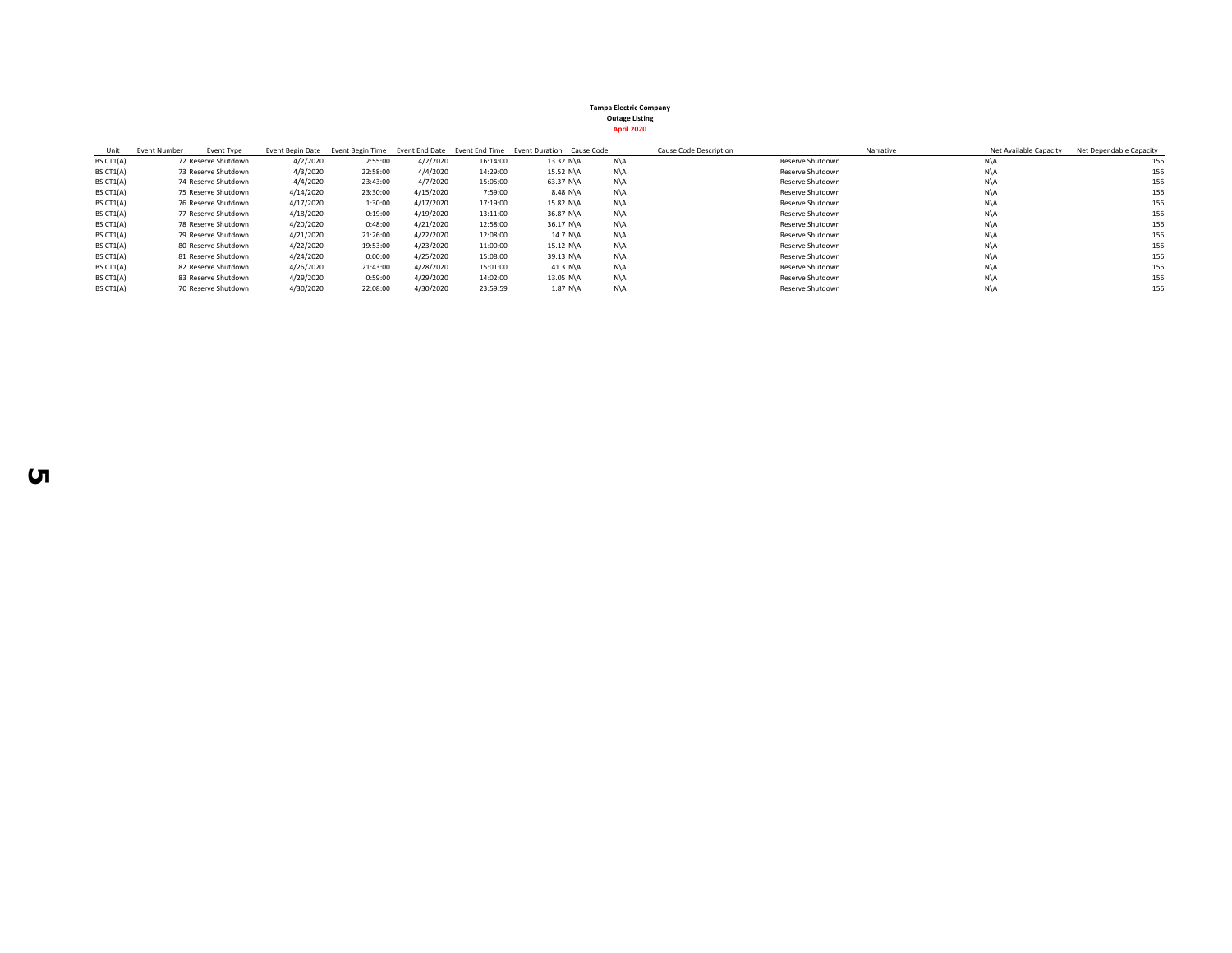| Unit      | Event Type<br>Event Number |           |          |           |          | Event Begin Date Event Begin Time Event End Date Event End Time Event Duration Cause Code | <b>Cause Code Description</b> |                  | Net Available Capacity<br>Narrative | Net Dependable Capacity |
|-----------|----------------------------|-----------|----------|-----------|----------|-------------------------------------------------------------------------------------------|-------------------------------|------------------|-------------------------------------|-------------------------|
| BS CT1(B) | 65 Reserve Shutdown        | 4/2/2020  | 22:25:00 | 4/3/2020  | 9:53:00  | 11.47 N\A                                                                                 | N\A                           | Reserve Shutdown | N\A                                 | 156                     |
| BS CT1(B) | 66 Reserve Shutdown        | 4/10/2020 | 22:44:00 | 4/11/2020 | 15:22:00 | 16.63 N\A                                                                                 | N\A                           | Reserve Shutdown | N\A                                 | 156                     |
| BS CT1(B) | 67 Reserve Shutdown        | 4/13/2020 | 1:37:00  | 4/13/2020 | 12:10:00 | 10.55 N\A                                                                                 | N\A                           | Reserve Shutdown | N\A                                 | 156                     |
| BS CT1(B) | 68 Reserve Shutdown        | 4/13/2020 | 23:37:00 | 4/14/2020 | 10:18:00 | 10.68 N\A                                                                                 | N\A                           | Reserve Shutdown | N\A                                 | 156                     |
| BS CT1(B) | 69 Reserve Shutdown        | 4/15/2020 | 1:59:00  | 4/15/2020 | 11:20:00 | 9.35 N\A                                                                                  | N\A                           | Reserve Shutdown | N\A                                 | 156                     |
| BS CT1(B) | 70 Reserve Shutdown        | 4/17/2020 | 16:51:00 | 4/19/2020 | 12:33:00 | 43.7 N\A                                                                                  | N\A                           | Reserve Shutdown | N\A                                 | 156                     |
| BS CT1(B) | 71 Reserve Shutdown        | 4/22/2020 | 21:29:00 | 4/23/2020 | 12:41:00 | 15.2 N\A                                                                                  | N\A                           | Reserve Shutdown | N\A                                 | 156                     |
| BS CT1(B) | 72 Reserve Shutdown        | 4/26/2020 | 2:21:00  | 4/26/2020 | 13:03:00 | 10.7 N\A                                                                                  | N\A                           | Reserve Shutdown | N\A                                 | 156                     |
| BS CT1(B) | 73 Reserve Shutdown        | 4/28/2020 | 1:32:00  | 4/28/2020 | 15:36:00 | 14.07 N\A                                                                                 | N\A                           | Reserve Shutdown | N\A                                 | 156                     |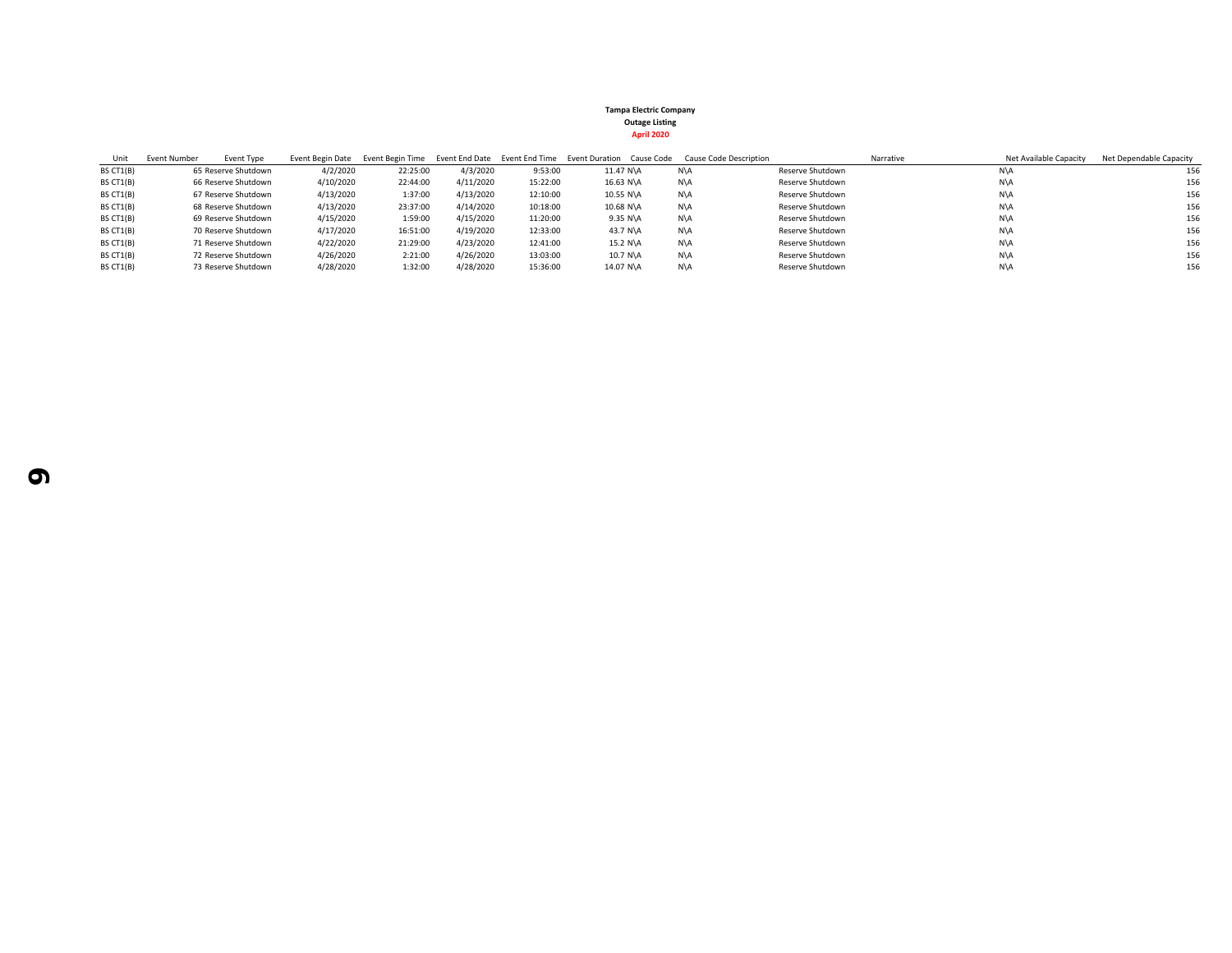| Unit      | Event Number | Event Type          |           |          |           |          | Event Begin Date Event Begin Time Event End Date Event End Time Event Duration Cause Code |     | Cause Code Description | Net Available Capacity<br>Narrative | Net Dependable Capacity |
|-----------|--------------|---------------------|-----------|----------|-----------|----------|-------------------------------------------------------------------------------------------|-----|------------------------|-------------------------------------|-------------------------|
| BS CT1(C) |              | 72 Reserve Shutdown | 4/1/2020  | 0:54:00  | 4/3/2020  | 16:31:00 | 63.62 N\A                                                                                 | N\A | Reserve Shutdown       | N\A                                 | 156                     |
| BS CT1(C) |              | 73 Reserve Shutdown | 4/8/2020  | 0:14:00  | 4/8/2020  | 13:43:00 | 13.48 N\A                                                                                 | N\A | Reserve Shutdown       | N\A                                 | 156                     |
| BS CT1(C) |              | 74 Reserve Shutdown | 4/9/2020  | 1:32:00  | 4/10/2020 | 10:42:00 | 33.17 N\A                                                                                 | N\A | Reserve Shutdown       | N\A                                 | 156                     |
| BS CT1(C) |              | 75 Reserve Shutdown | 4/10/2020 | 20:59:00 | 4/11/2020 | 13:17:00 | 16.3 N\A                                                                                  | N\A | Reserve Shutdown       | N\A                                 | 156                     |
| BS CT1(C) |              | 76 Reserve Shutdown | 4/14/2020 | 0:31:00  | 4/14/2020 | 13:10:00 | 12.65 N\A                                                                                 | N\A | Reserve Shutdown       | N\A                                 | 156                     |
| BS CT1(C) |              | 77 Reserve Shutdown | 4/15/2020 | 22:57:00 | 4/17/2020 | 15:04:00 | 40.12 N\A                                                                                 | N\A | Reserve Shutdown       | N\A                                 | 156                     |
| BS CT1(C) |              | 78 Reserve Shutdown | 4/22/2020 | 0:06:00  | 4/22/2020 | 16:47:00 | 16.68 N\A                                                                                 | N\A | Reserve Shutdown       | N\A                                 | 156                     |
| BS CT1(C) |              | 79 Reserve Shutdown | 4/25/2020 | 22:26:00 | 4/26/2020 | 10:33:00 | 12.12 N\A                                                                                 | N\A | Reserve Shutdown       | N\A                                 | 156                     |
| BS CT1(C) |              | 80 Reserve Shutdown | 4/28/2020 | 22:01:00 | 4/29/2020 | 12:14:00 | 14.22 N\A                                                                                 | N\A | Reserve Shutdown       | N\A                                 | 156                     |
| BS CT1(C) |              | 81 Reserve Shutdown | 4/29/2020 | 23:29:00 | 4/30/2020 | 23:59:59 | 24.52 N\A                                                                                 | N\A | Reserve Shutdown       | N\A                                 | 156                     |

 $\blacktriangleleft$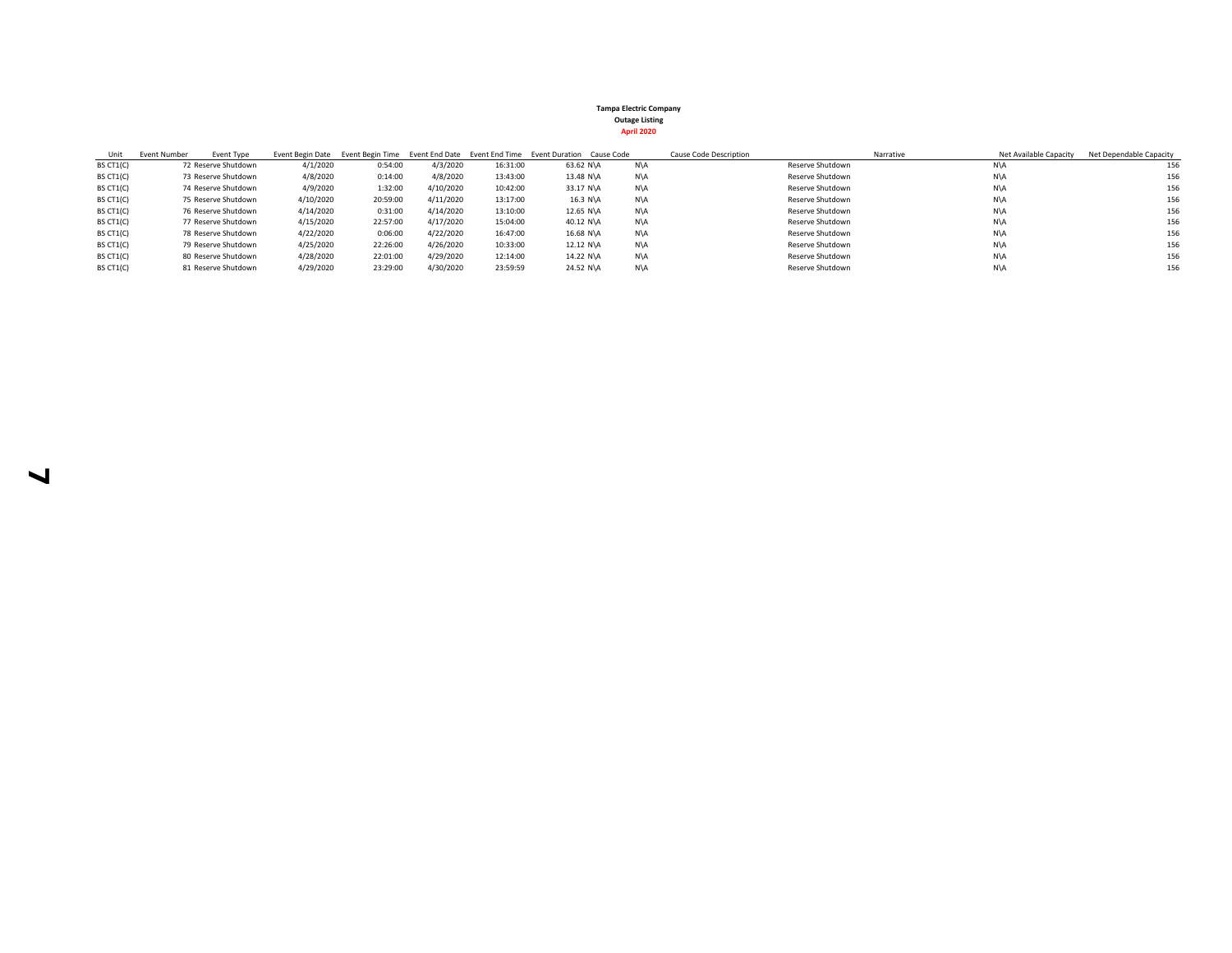| Unit Event Number | <b>Event Type</b>                        | Event Begin Date Event Begin Time Event End Date Event End Time Event Duration Cause Code |                              |          |  | <b>Cause Code Description</b> | Narrative                                      | Net Available Capacity Net Dependable Capacity |
|-------------------|------------------------------------------|-------------------------------------------------------------------------------------------|------------------------------|----------|--|-------------------------------|------------------------------------------------|------------------------------------------------|
|                   | 26 Unplanned (Forced) Outage - Immediate |                                                                                           | 4/16/2020 10:19:00 4/16/2020 | 12:56:00 |  | 2.62 3950 Process computer    | Operator removed DCS link and tripped the unit | 233                                            |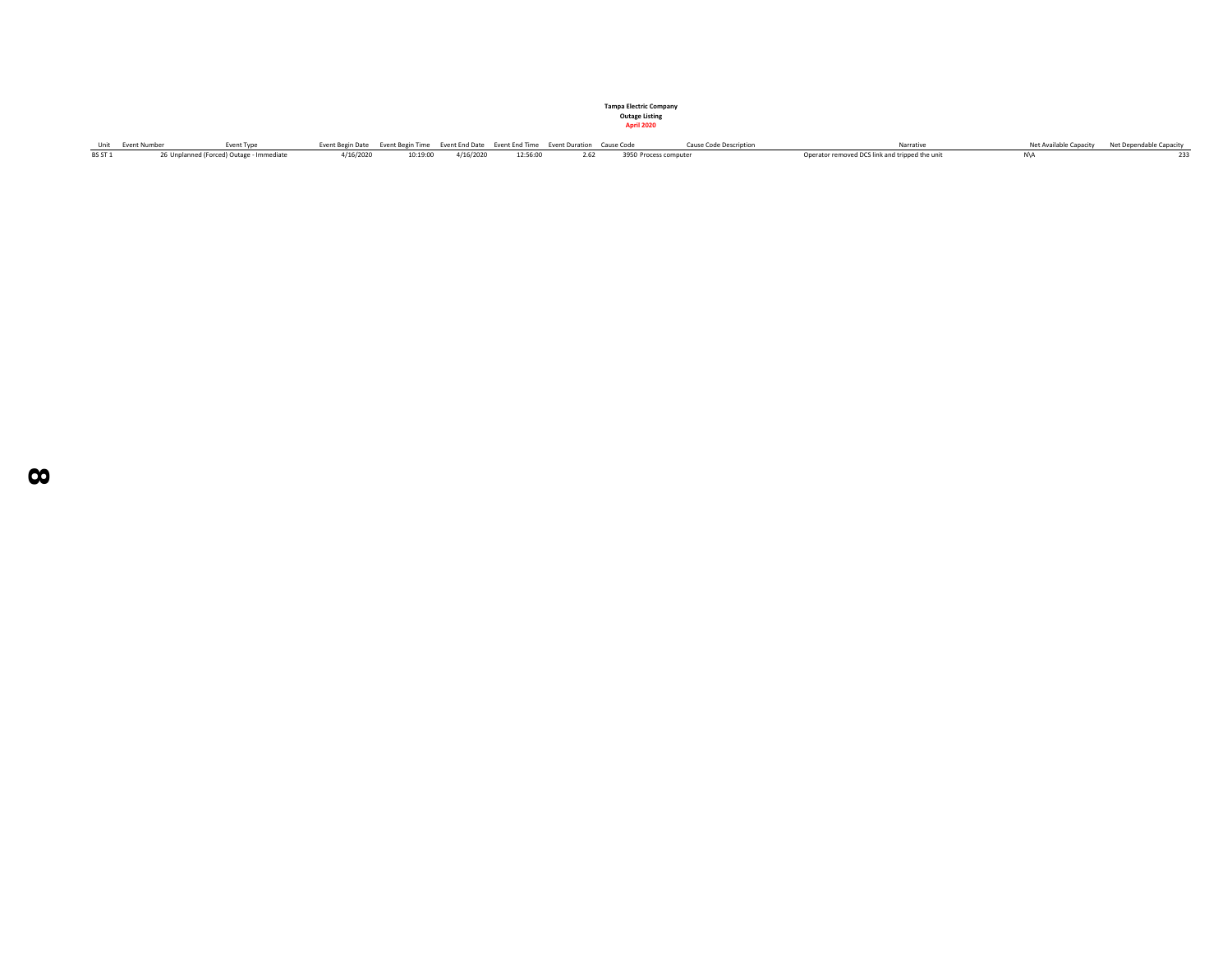| Unit      | <b>Event Number</b> | Event Type |           |          |           |          | Event Begin Date Event Begin Time Event End Date Event End Time Event Duration Cause Code | Cause Code Description | Narrative | Net Available Capacity Net Dependable Capacity |
|-----------|---------------------|------------|-----------|----------|-----------|----------|-------------------------------------------------------------------------------------------|------------------------|-----------|------------------------------------------------|
| BS CT2(A) | 31 Reserve Shutdown |            | 4/1/2020  | 0:00:00  | 4/1/2020  | 14:48:00 | 14.8 N\A                                                                                  | Reserve Shutdown       |           |                                                |
| BS CT2(A) | 32 Reserve Shutdown |            | 4/9/2020  | 0:04:00  | 4/9/2020  | 9:53:00  | 9.82 N\A                                                                                  | Reserve Shutdown       | N\A       | 156                                            |
| BS CT2(A) | 33 Reserve Shutdown |            | 4/17/2020 | 22:46:00 | 4/18/2020 | 10:40:00 | 11.9 N\A                                                                                  | Reserve Shutdown       | N\A       | 156                                            |
| BS CT2(A) | 34 Reserve Shutdown |            | 4/25/2020 | 2:13:00  | 4/25/2020 | 14:31:00 | 12.3 N\A                                                                                  | Reserve Shutdown       | N\A       | 156                                            |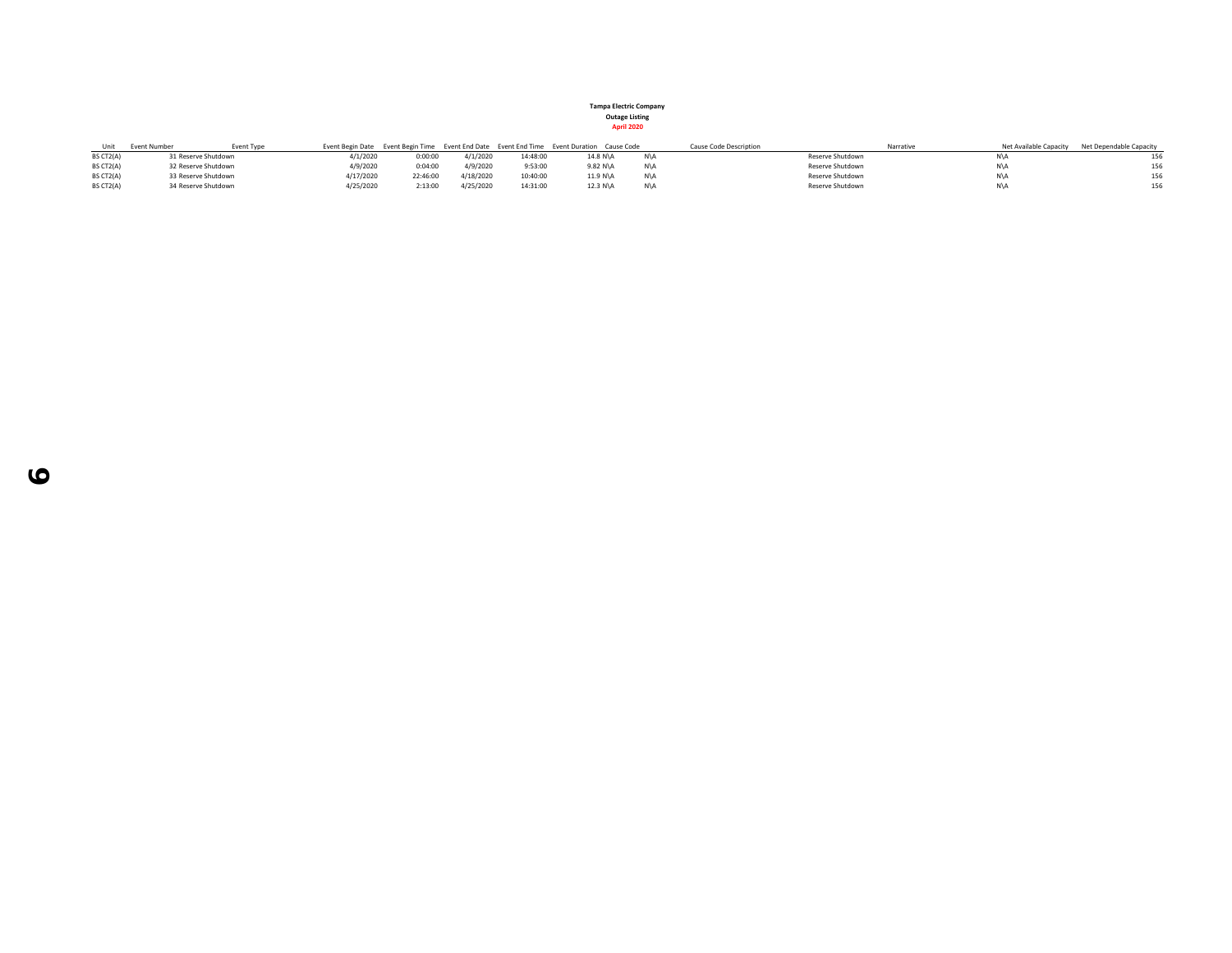| Unit      | <b>Event Number</b> | Event Type          | Event Begin Date | Event Begin Time |           |          | Event End Date Event End Time Event Duration Cause Code |     | Cause Code Description | Narrative      | Net Available Capacity | Net Dependable Capacity |
|-----------|---------------------|---------------------|------------------|------------------|-----------|----------|---------------------------------------------------------|-----|------------------------|----------------|------------------------|-------------------------|
| BS CT2(B) |                     | 83 Reserve Shutdown | 4/3/2020         | 0:30:00          | 4/3/2020  | 15:31:00 | 15.02 N\A                                               | N\A | Reserve Shutdown       | N\A            |                        | 156                     |
| BS CT2(B) |                     | 84 Reserve Shutdown | 4/4/2020         | 0:04:00          | 4/4/2020  | 16:04:00 | 16 N\A                                                  | N\A | Reserve Shutdown       | N\A            |                        | 156                     |
| BS CT2(B) |                     | 85 Reserve Shutdown | 4/6/2020         | 23:39:00         | 4/7/2020  | 13:49:00 | 14.17 N\A                                               | N\A | Reserve Shutdown       | N\A            |                        | 156                     |
| BS CT2(B) |                     | 86 Reserve Shutdown | 4/7/2020         | 21:24:00         | 4/8/2020  | 12:57:00 | 15.55 N\A                                               | N\A | Reserve Shutdown       | N\A            |                        | 156                     |
| BS CT2(B) |                     | 87 Reserve Shutdown | 4/10/2020        | 1:42:00          | 4/10/2020 | 10:01:00 | 8.32 N\A                                                | N\A | Reserve Shutdown       | N\A            |                        | 156                     |
| BS CT2(B) |                     | 88 Reserve Shutdown | 4/11/2020        | 21:12:00         | 4/12/2020 | 13:21:00 | 16.15 N\A                                               | N\A | Reserve Shutdown       | N\A            |                        | 156                     |
| BS CT2(B) |                     | 89 Reserve Shutdown | 4/13/2020        | 0:21:00          | 4/13/2020 | 10:29:00 | $10.13$ N\A                                             | N\A | Reserve Shutdown       | N\A            |                        | 156                     |
| BS CT2(B) |                     | 90 Reserve Shutdown | 4/16/2020        | 0:08:00          | 4/17/2020 | 12:07:00 | 35.98 N\A                                               | N\A | Reserve Shutdown       | N\A            |                        | 156                     |
| BS CT2(B) |                     | 91 Reserve Shutdown | 4/19/2020        | 22:18:00         | 4/20/2020 | 9:52:00  | 11.57 N\A                                               | N\A | Reserve Shutdown       | N\A            |                        | 156                     |
| BS CT2(B) |                     | 92 Reserve Shutdown | 4/21/2020        | 23:26:00         | 4/22/2020 | 13:51:00 | 14.42 N\A                                               | N\A | Reserve Shutdown       | N\A            |                        | 156                     |
| BS CT2(B) |                     | 93 Reserve Shutdown | 4/24/2020        | 15:20:00         | 4/25/2020 | 11:51:00 | 20.52 N\A                                               | N\A | Reserve Shutdown       | N\A            |                        | 156                     |
| BS CT2(B) |                     | 94 Reserve Shutdown | 4/26/2020        | 0:06:00          | 4/26/2020 | 11:56:00 | 11.83 N\A                                               | N\A | Reserve Shutdown       | $N\setminus A$ |                        | 156                     |
| BS CT2(B) |                     | 95 Reserve Shutdown | 4/26/2020        | 18:20:00         | 4/27/2020 | 16:36:00 | 22.27 N\A                                               | N\A | Reserve Shutdown       | N\A            |                        | 156                     |
| BS CT2(B) |                     | 96 Reserve Shutdown | 4/29/2020        | 13:39:00         | 4/29/2020 | 16:04:00 | $2.42 N\$ A                                             | N\A | Reserve Shutdown       | N\A            |                        | 156                     |
| BS CT2(B) |                     | 80 Reserve Shutdown | 4/30/2020        | 23:31:00         | 4/30/2020 | 23:59:59 | $0.48$ N\A                                              | N\A | Reserve Shutdown       | N\A            |                        | 156                     |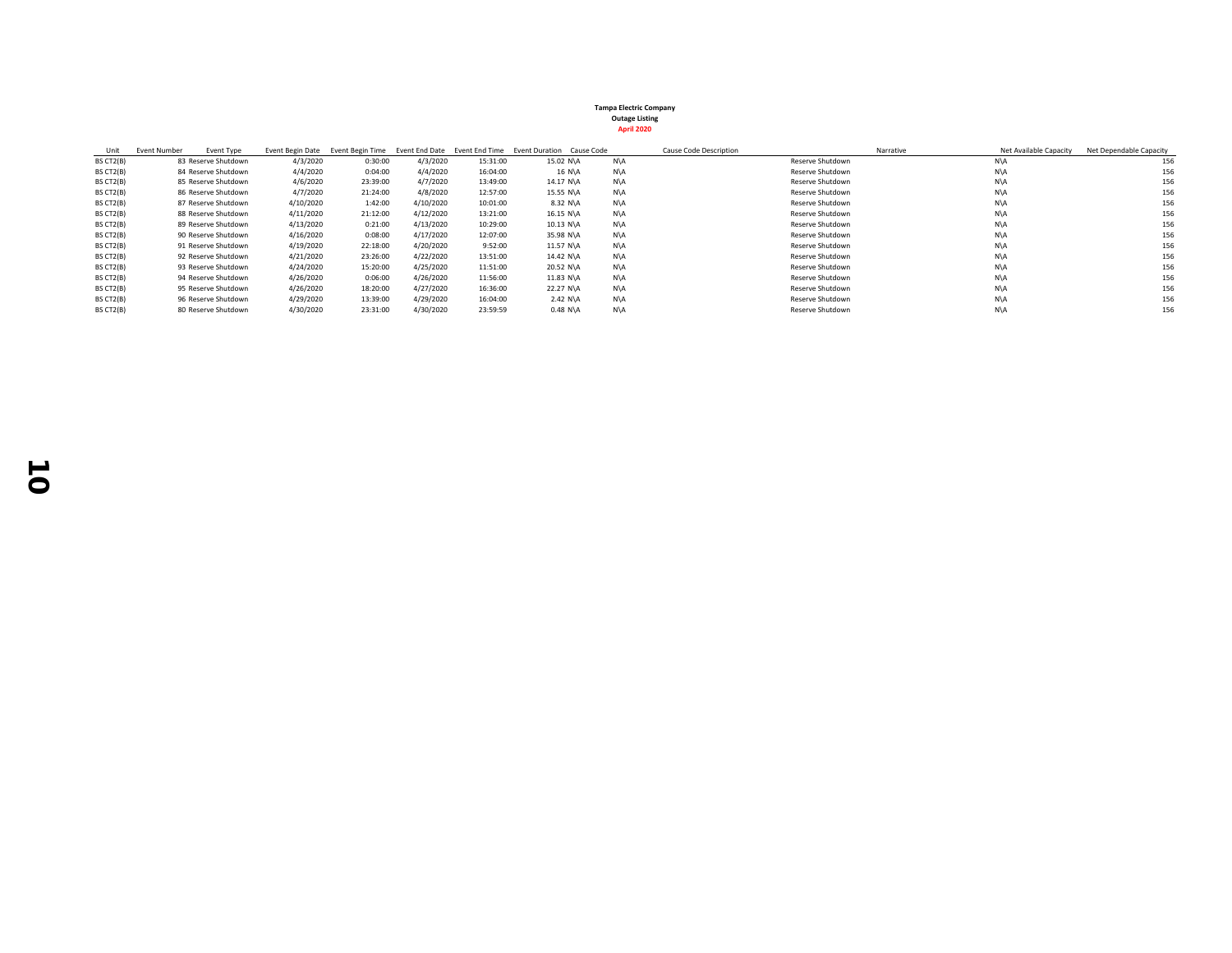| Unit      | Event Number | Event Type          |           |          |           |          | Event Begin Date Event Begin Time Event End Date Event End Time Event Duration Cause Code |     | Cause Code Description | Net Available Capacity<br>Narrative | Net Dependable Capacity |
|-----------|--------------|---------------------|-----------|----------|-----------|----------|-------------------------------------------------------------------------------------------|-----|------------------------|-------------------------------------|-------------------------|
| BS CT2(C) |              | 65 Reserve Shutdown | 4/2/2020  | 23:23:00 | 4/3/2020  | 14:11:00 | 14.8 N\A                                                                                  | N\A | Reserve Shutdown       | N\A                                 | 156                     |
| BS CT2(C) |              | 66 Reserve Shutdown | 4/4/2020  | 20:56:00 | 4/7/2020  | 12:17:00 | 63.35 N\A                                                                                 | N\A | Reserve Shutdown       | N\A                                 | 156                     |
| BS CT2(C) |              | 67 Reserve Shutdown | 4/11/2020 | 6:43:00  | 4/12/2020 | 12:37:00 | 29.9 N\A                                                                                  | N\A | Reserve Shutdown       | N\A                                 | 156                     |
| BS CT2(C) |              | 68 Reserve Shutdown | 4/14/2020 | 1:36:00  | 4/14/2020 | 12:07:00 | 10.52 N\A                                                                                 | N\A | Reserve Shutdown       | N\A                                 | 156                     |
| BS CT2(C) |              | 69 Reserve Shutdown | 4/16/2020 | 18:55:00 | 4/17/2020 | 14:16:00 | 19.35 N\A                                                                                 | N\A | Reserve Shutdown       | N\A                                 | 156                     |
| BS CT2(C) |              | 70 Reserve Shutdown | 4/21/2020 | 0:06:00  | 4/21/2020 | 14:18:00 | 14.2 N\A                                                                                  | N\A | Reserve Shutdown       | N\A                                 | 156                     |
| BS CT2(C) |              | 71 Reserve Shutdown | 4/23/2020 | 2:01:00  | 4/23/2020 | 13:32:00 | 11.52 N\A                                                                                 | N\A | Reserve Shutdown       | N\A                                 | 156                     |
| BS CT2(C) |              | 72 Reserve Shutdown | 4/27/2020 | 0:35:00  | 4/28/2020 | 12:39:00 | 36.07 N\A                                                                                 | N\A | Reserve Shutdown       | N\A                                 | 156                     |
| BS CT2(C) |              | 62 Reserve Shutdown | 4/30/2020 | 5:25:00  | 4/30/2020 | 14:10:00 | 8.75 N\A                                                                                  | N\A | Reserve Shutdown       | N\A                                 | 156                     |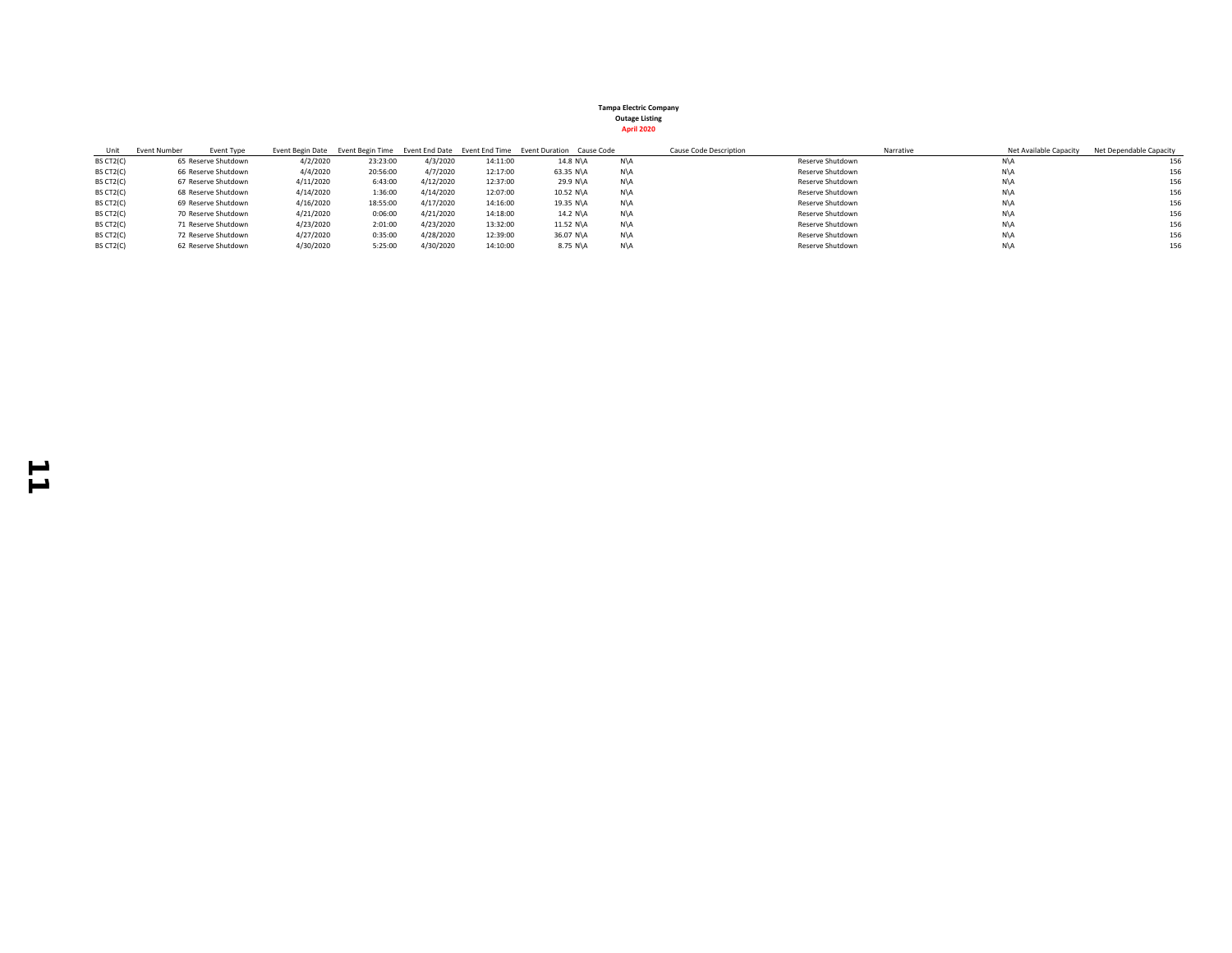| Unit      | <b>Event Number</b> | <b>Event Type</b>                        |           |          |           |          | Event Begin Date Event Begin Time Event End Date Event End Time Event Duration Cause Code |     | <b>Cause Code Description</b>                     | Narrative                              |     | Net Available Capacity | Net Dependable Capacity |
|-----------|---------------------|------------------------------------------|-----------|----------|-----------|----------|-------------------------------------------------------------------------------------------|-----|---------------------------------------------------|----------------------------------------|-----|------------------------|-------------------------|
| BS CT2(D) | 70 Reserve Shutdown |                                          | 4/1/2020  | 6:37:00  | 4/2/2020  | 16:46:00 | 34.15 N\A                                                                                 | N\A |                                                   | Reserve Shutdown                       | N\A |                        |                         |
| BS CT2(D) | 71 Reserve Shutdown |                                          | 4/3/2020  | 20:25:00 | 4/4/2020  | 12:41:00 | 16.27 N\A                                                                                 | N\A |                                                   | Reserve Shutdown                       | N\A |                        | 156                     |
| BS CT2(D) | 72 Reserve Shutdown |                                          | 4/8/2020  | 1:49:00  | 4/8/2020  | 11:57:00 | 10.13 N\A                                                                                 | N\A |                                                   | Reserve Shutdown                       | N\A |                        | 156                     |
| BS CT2(D) | 73 Reserve Shutdown |                                          | 4/11/2020 | 1:08:00  | 4/11/2020 | 14:29:00 | 13.35 N\A                                                                                 | N\A |                                                   | Reserve Shutdown                       | N\A |                        | 156                     |
| BS CT2(D) | 74 Reserve Shutdown |                                          | 4/12/2020 | 2:21:00  | 4/12/2020 | 14:03:00 | 11.7 N\A                                                                                  | N\A |                                                   | Reserve Shutdown                       | N\A |                        | 156                     |
| BS CT2(D) | 75 Reserve Shutdown |                                          | 4/15/2020 | 0:52:00  | 4/15/2020 | 9:59:00  | 9.12 N\A                                                                                  | N\A |                                                   | Reserve Shutdown                       | N\A |                        | 156                     |
| BS CT2(D) | 76 Reserve Shutdown |                                          | 4/18/2020 | 15:48:00 | 4/19/2020 | 11:51:00 | 20.05 N\A                                                                                 | N\A |                                                   | Reserve Shutdown                       | N\A |                        | 156                     |
| BS CT2(D) | 77 Reserve Shutdown |                                          | 4/20/2020 | 21:11:00 | 4/21/2020 | 11:38:00 | 14.45 N\A                                                                                 | N\A |                                                   | Reserve Shutdown                       | N\A |                        | 156                     |
| BS CT2(D) | 78 Reserve Shutdown |                                          | 4/22/2020 | 1:17:00  | 4/22/2020 | 15:17:00 | 14 N\A                                                                                    | N\A |                                                   | Reserve Shutdown                       | N\A |                        | 156                     |
| BS CT2(D) | 79 Reserve Shutdown |                                          | 4/23/2020 | 0:38:00  | 4/23/2020 | 11:42:00 | 11.07 N\A                                                                                 | N\A |                                                   | Reserve Shutdown                       | N\A |                        | 156                     |
| BS CT2(D) | 80 Reserve Shutdown |                                          | 4/28/2020 | 0:00:00  | 4/28/2020 | 4:42:00  | $4.7$ N $\lambda$                                                                         | N\A |                                                   | Reserve Shutdown                       | N\A |                        | 156                     |
| BS CT2(D) |                     | 81 Unplanned (Forced) Outage - Immediate | 4/28/2020 | 4:42:00  | 4/30/2020 | 0:00:00  | 43.3                                                                                      |     | 540 Reheat steam piping up to turbine stop valves | 2D HRH steam line came off the support | N\A |                        | 156                     |
| BS CT2(D) | 82 Reserve Shutdown |                                          | 4/30/2020 | 0:00:00  | 4/30/2020 | 23:59:59 | 24 N\A                                                                                    | N\A |                                                   | Reserve Shutdown                       | N\A |                        | 156                     |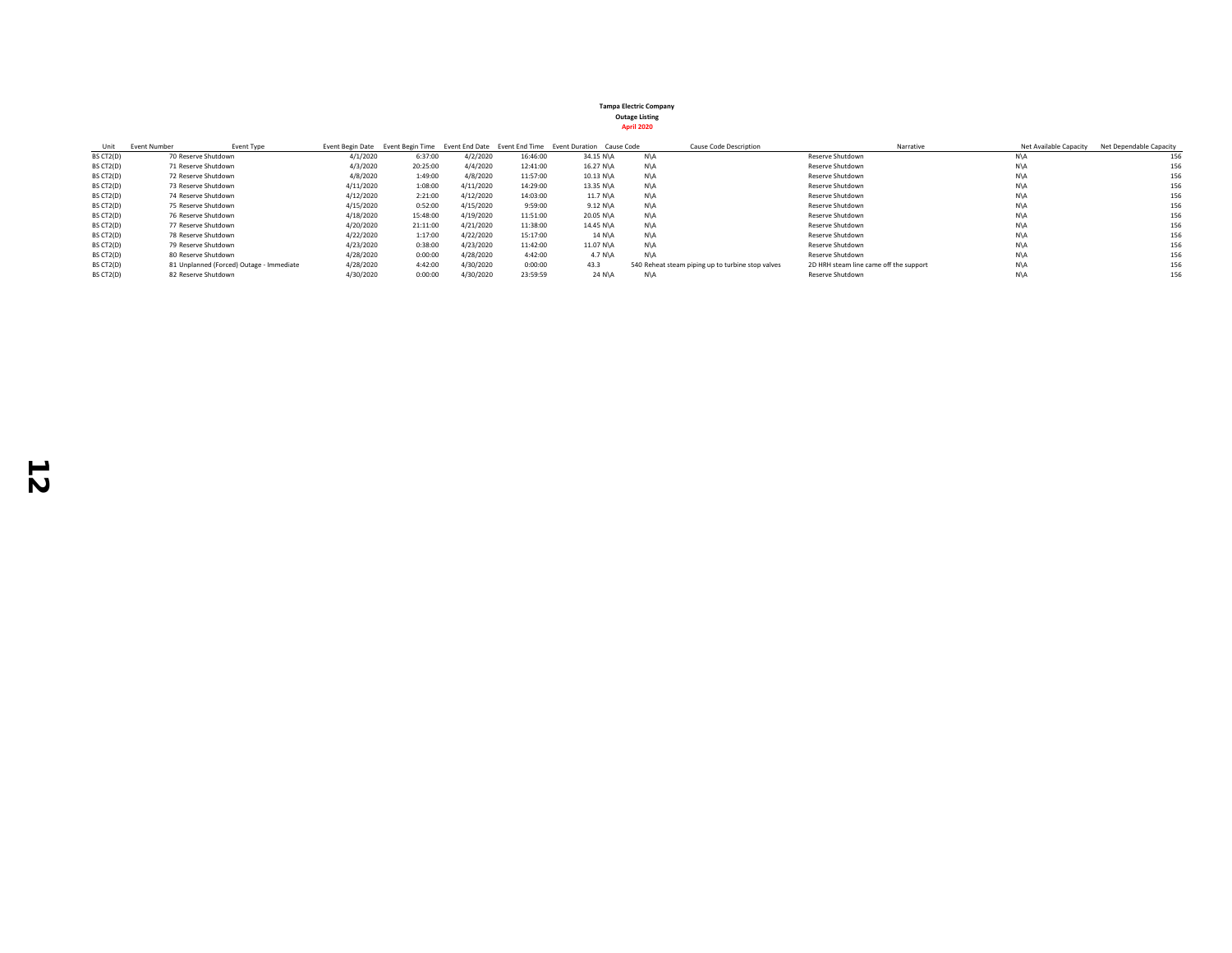|         | Unit Event Number | Event Type                                | Event Begin Date Event Begin Time Event End Date Event End Time Event Duration Cause Code |                             |         |  | Cause Code Description | Narrative                                                                                                     | Net Available Capacity Net Dependable Capacity |
|---------|-------------------|-------------------------------------------|-------------------------------------------------------------------------------------------|-----------------------------|---------|--|------------------------|---------------------------------------------------------------------------------------------------------------|------------------------------------------------|
| BS ST 2 |                   | 9 Unplanned (Forced) Derating - Immediate |                                                                                           | 4/28/2020 4:42:00 4/30/2020 | 0:00:00 |  |                        | 43.3 3999 Other miscellaneous balance of plant problems ST 2 Derated - 2D HRH steam line came off the support |                                                |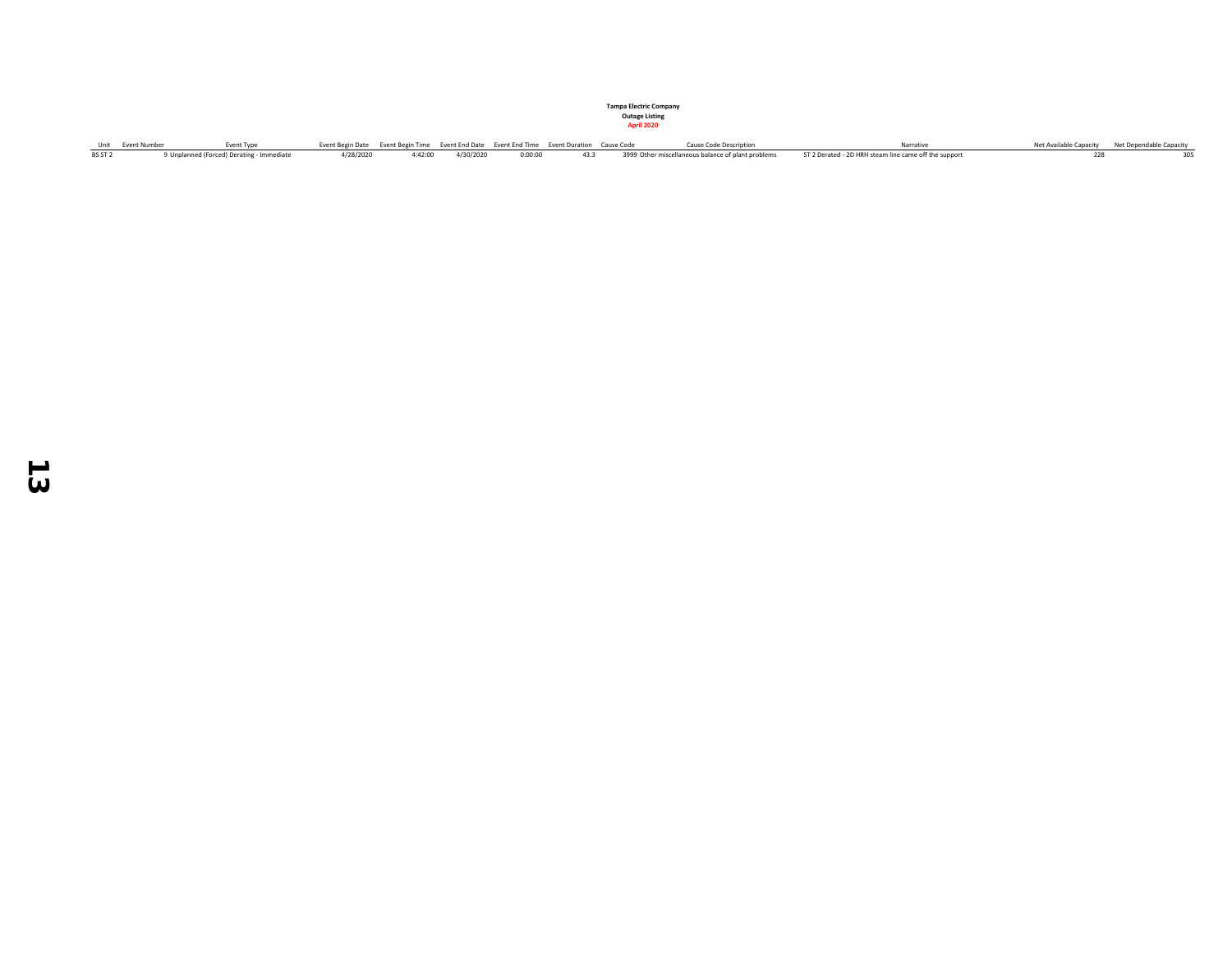|                   | Unit Event Number<br><b>Event Type</b>     | Event Begin Date Event Begin Time Event End Date Event End Time Event Duration Cause Code |          |           |          |        | Cause Code Description               | Narrative                                                             | Net Available Capacity Net Dependable Capacity |
|-------------------|--------------------------------------------|-------------------------------------------------------------------------------------------|----------|-----------|----------|--------|--------------------------------------|-----------------------------------------------------------------------|------------------------------------------------|
| Polk 1            | 25 Unplanned (Forced) Outage - Immediate   | 4/5/2020                                                                                  | 6:54:00  | 4/10/2020 | 12:16:00 | 125.37 | 530 Other main steam system problems | Drain Line failure. Leaks in the basement tie to drain header.        |                                                |
| Polk 1            | 26 Unplanned (Forced) Derating - Immediate | 4/19/2020                                                                                 | 12:30:00 | 4/23/2020 | 23:37:00 | 107.12 | 5190 Other auxiliary system problems | NOx Steam Injection Strainer plugging prevent higher loads.           | 150                                            |
| Polk <sub>1</sub> | 27 Maintenance Outage                      | 1/23/2020                                                                                 | 23:37:00 | 4/29/2020 | 9:47:00  | 130.17 | 5190 Other auxiliary system problems | GTG1 NOx Steam Injection Steam Strainer plugged limiting load on GTG1 | 150                                            |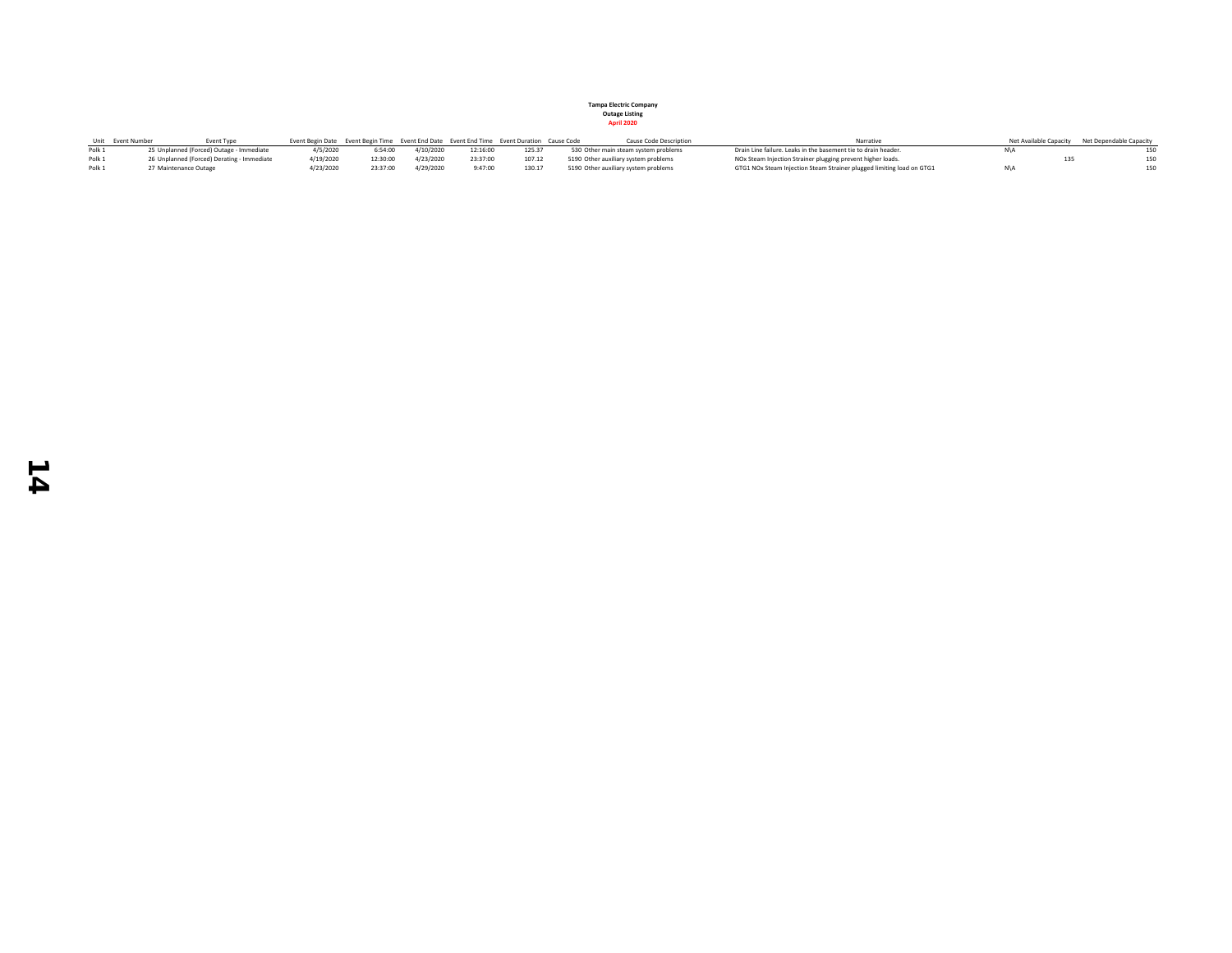| Unit      | Event Number<br><b>Event Type</b>          |           |          |           |          | Event Begin Date Event Begin Time Event End Date Event End Time Event Duration Cause Code |                     | Cause Code Description | Narrative                                                                                                                   | Net Available Capacity | Net Dependable Capacity |
|-----------|--------------------------------------------|-----------|----------|-----------|----------|-------------------------------------------------------------------------------------------|---------------------|------------------------|-----------------------------------------------------------------------------------------------------------------------------|------------------------|-------------------------|
| Polk 1 ST | 11 Reserve Shutdown                        | 4/5/2020  | 6:46:00  | 4/6/2020  | 0:00:00  | 17.23 N\A                                                                                 | N\A                 |                        | Reserve Shutdown                                                                                                            |                        |                         |
| Polk 1 ST | 13 Unplanned (Forced) Derating - Immediate | 4/19/2020 | 12:30:00 | 4/23/2020 | 23:32:00 | 107.03                                                                                    |                     |                        | 3999 Other miscellaneous balance of pNOx Steam Injection Strainer plugging prevent higher loads.                            |                        |                         |
| Polk 1 ST | 14 Unplanned (Forced) Outage - Immediate   | 4/23/2020 | 23:32:00 | 4/29/2020 | 11:53:00 | 132.35                                                                                    |                     |                        | 3999 Other miscellaneous balance of pGTG1 Shutdown to clean NOx Steam Injections Strainer Cleaned                           |                        |                         |
| Polk 1 ST | 15 Unplanned (Forced) Outage - Immediate   | 4/29/2020 | 17:20:00 | 4/29/2020 | 20:51:00 | 3.52                                                                                      |                     |                        | 3999 Other miscellaneous balance of pGTG1 NOx Steam Injection Control Valve failed. Solenoid failed preventing valve from o | N\A                    |                         |
| Polk 1 ST | 16 Unplanned (Forced) Outage - Immediate   | 4/30/2020 | 0:26:00  | 4/30/2020 | 23:59:59 | 23.57                                                                                     | 4261 Control valves |                        | Main Steam Control Valve failed full open, STG1 shutdown and shaft broken.                                                  |                        |                         |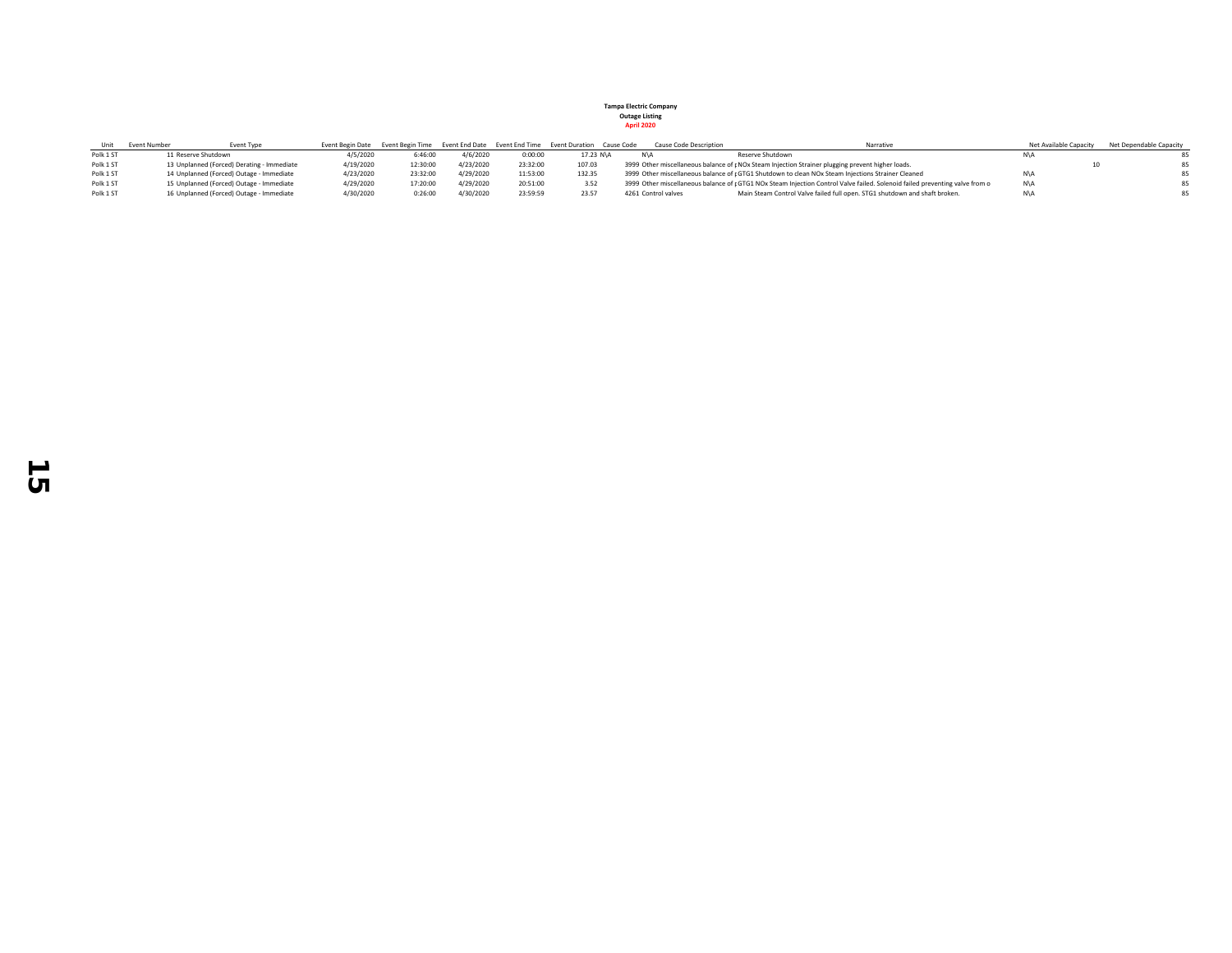|  | <b>April 2020</b> |
|--|-------------------|
|  |                   |

|                   | Unit Event Number | <b>Event Type</b>                          |           |          |           |          | Event Begin Date Event Begin Time Event End Date Event End Time Event Duration Cause Code | <b>Cause Code Description</b>    | Narrative                                                                              | Net Available Capacity | Net Dependable Capacity |
|-------------------|-------------------|--------------------------------------------|-----------|----------|-----------|----------|-------------------------------------------------------------------------------------------|----------------------------------|----------------------------------------------------------------------------------------|------------------------|-------------------------|
| Polk <sub>2</sub> |                   | 14 Reserve Shutdown                        | 4/7/2020  | 0:54:00  | 4/7/2020  | 11:24:00 | 10.5 N\A                                                                                  |                                  | Reserve Shutdown                                                                       |                        |                         |
| Polk <sub>2</sub> |                   | 20 Unplanned (Forced) Derating - Immediate | 4/14/2020 | 14:20:00 | 4/16/2020 | 23:59:00 | 57.65                                                                                     | 5160 Cooling and seal air system | Inlet Bleed Heat Valve leaking by preventing turbine from achieving baseload. Valve ca | 135                    | 150                     |
| Polk <sub>2</sub> |                   | 16 Reserve Shutdown                        | 4/15/2020 | 20:22:00 | 4/17/2020 | 10:49:00 | 38.45 N\A                                                                                 |                                  | Reserve Shutdown                                                                       |                        | 150                     |
| Polk <sub>2</sub> |                   | 17 Reserve Shutdown                        | 4/22/2020 | 23:02:00 | 4/23/2020 | 9:47:00  | 10.75 N\A                                                                                 |                                  | Reserve Shutdown                                                                       |                        | 150                     |
| Polk <sub>2</sub> |                   | 18 Reserve Shutdown                        | 4/29/2020 | 0:06:00  | 4/29/2020 | 11:56:00 | 11.83 N\A                                                                                 |                                  | Reserve Shutdown                                                                       |                        | 150                     |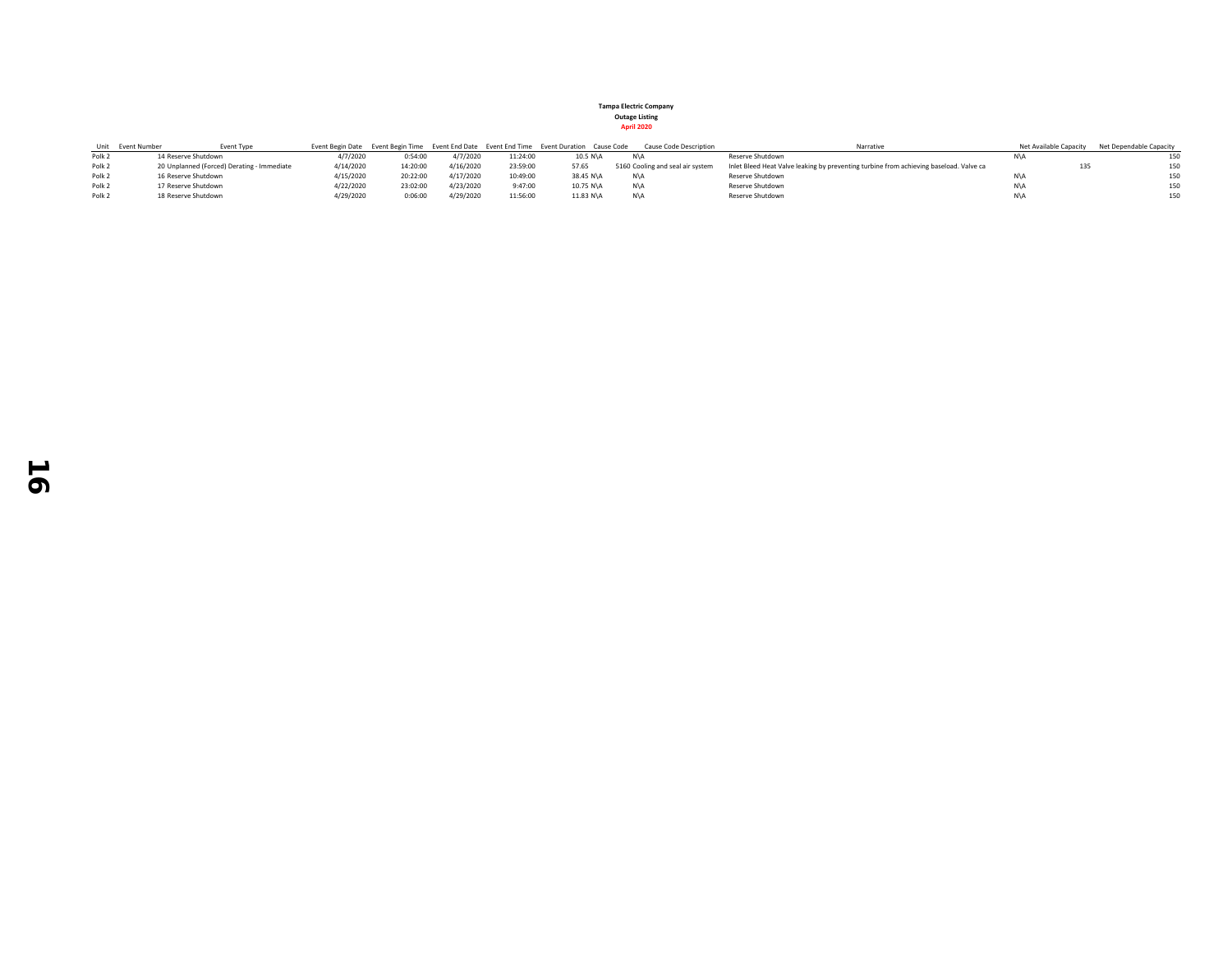|           | Event Number            | Event Type                                       |           | Event Begin Date Event Begin Time Event End Date Event End Time Event Duration Cause Code |           |          |       | Cause Code Description                             | Narrative                                                                              |     | Net Available Capacity Net Dependable Capacity |
|-----------|-------------------------|--------------------------------------------------|-----------|-------------------------------------------------------------------------------------------|-----------|----------|-------|----------------------------------------------------|----------------------------------------------------------------------------------------|-----|------------------------------------------------|
| Polk 2 ST |                         | <b>J Unplanned (Forced) Derating - Immediate</b> | 4/6/2020  | 14:28:00                                                                                  | 4/6/2020  | 15:17:00 | 0.82  | 3999 Other miscellaneous balance of plant problems | GTG4 shutdown to get back to combined cycle following simple cycle actuation following |     |                                                |
| Polk 2 ST |                         | 10 Unplanned (Forced) Derating - Immediate       | 4/14/2020 | 14:20:00                                                                                  | 4/16/2020 | 23:59:00 | 57.65 | 5160 Cooling and seal air system                   | Inlet Bleed Heat Valve leaking by preventing turbine from achieving baseload. Valve c  | 135 |                                                |
| Polk 2 ST | 11 Maintenance Derating |                                                  | 1/20/2020 | 22:50:00                                                                                  | 4/22/2020 | 10:12:00 |       | 3999 Other miscellaneous balance of plant problems | GTG3 Compressor required water wash upon discovering degradation of 1.5% in performan  |     |                                                |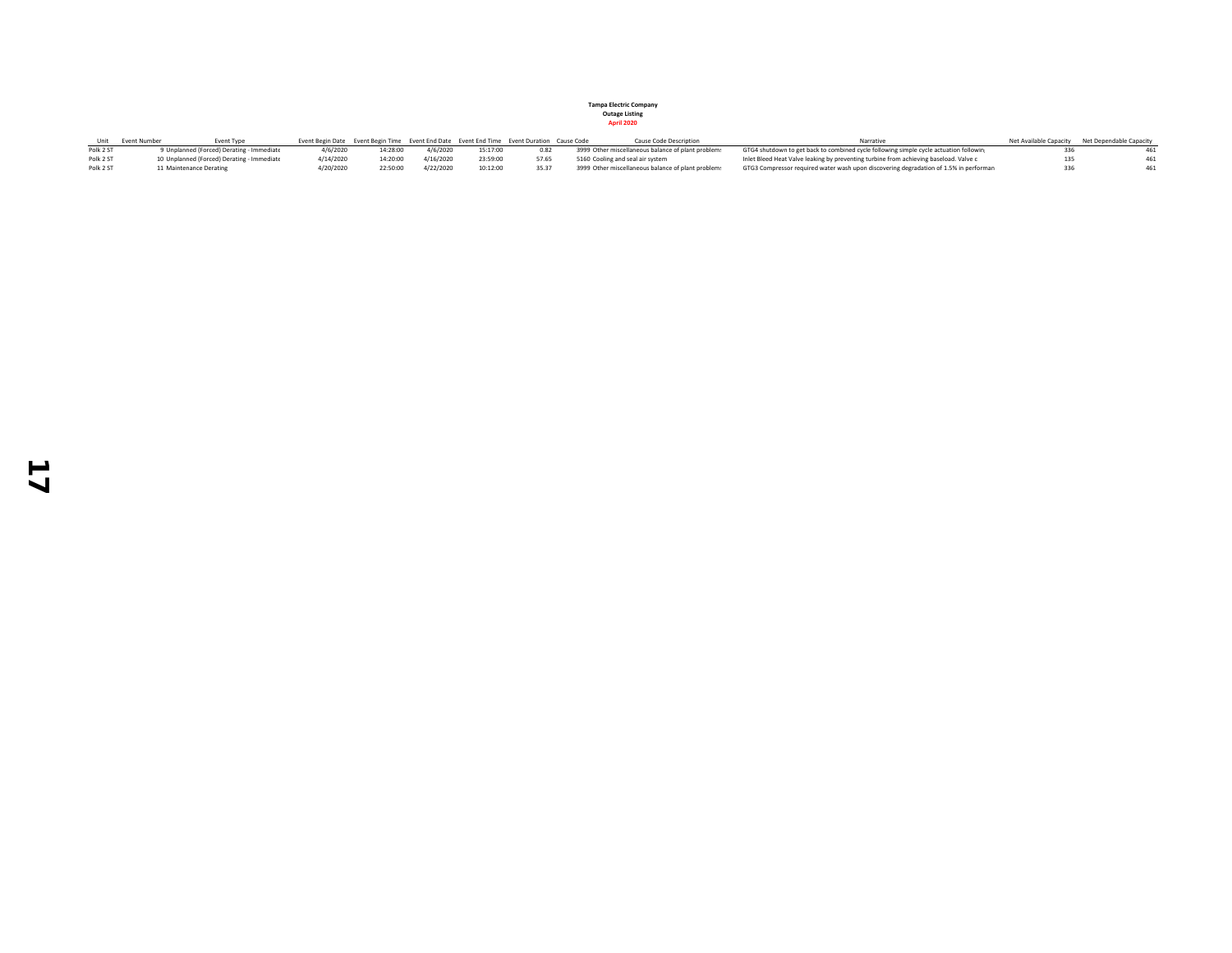|--|

|                   | Event Type<br>Unit Event Number |           |          |           |          | Event Begin Date Event Begin Time Event End Date Event End Time Event Duration Cause Code | Cause Code Description    | Narrative                                                                           | Net Available Capacity | Net Dependable Capacity |
|-------------------|---------------------------------|-----------|----------|-----------|----------|-------------------------------------------------------------------------------------------|---------------------------|-------------------------------------------------------------------------------------|------------------------|-------------------------|
| Polk <sub>3</sub> | 14 Reserve Shutdown             | 4/4/2020  | 21:34:00 | 4/5/2020  | 11:29:00 | 13.92 N\A                                                                                 | N\A                       | Reserve Shutdown                                                                    |                        | 150                     |
| Polk <sub>3</sub> | 15 Reserve Shutdown             | 4/8/2020  | 23:08:00 | 4/9/2020  | 9:36:00  | 10.47 N\A                                                                                 | N\A                       | Reserve Shutdown                                                                    | N\A                    | 150                     |
| Polk <sub>3</sub> | 16 Reserve Shutdown             | 4/12/2020 | 0:25:00  | 4/12/2020 | 10:10:00 | 9.75 N\A                                                                                  | N\A                       | Reserve Shutdown                                                                    | N\A                    | 150                     |
| Polk <sub>3</sub> | 17 Reserve Shutdown             | 4/19/2020 | 1:00:00  | 4/19/2020 | 11:13:00 | 10.22 N\A                                                                                 | N\A                       | Reserve Shutdown                                                                    | N\A                    | 150                     |
| Polk <sub>3</sub> | 27 Maintenance Outage           | 4/20/2020 | 22:50:00 | 4/22/2020 | 10:12:00 | 35.37                                                                                     | 5261 Gas turbine cleaning | Compressor required water wash upon discovering degradation of 1.5% in performance. | N\A                    | 150                     |
| Polk 3            | 25 Reserve Shutdown             | 4/26/2020 | 23:13:00 | 4/27/2020 | 14:56:00 | 15.72 N\A                                                                                 | N\A                       | Reserve Shutdown                                                                    |                        | 150                     |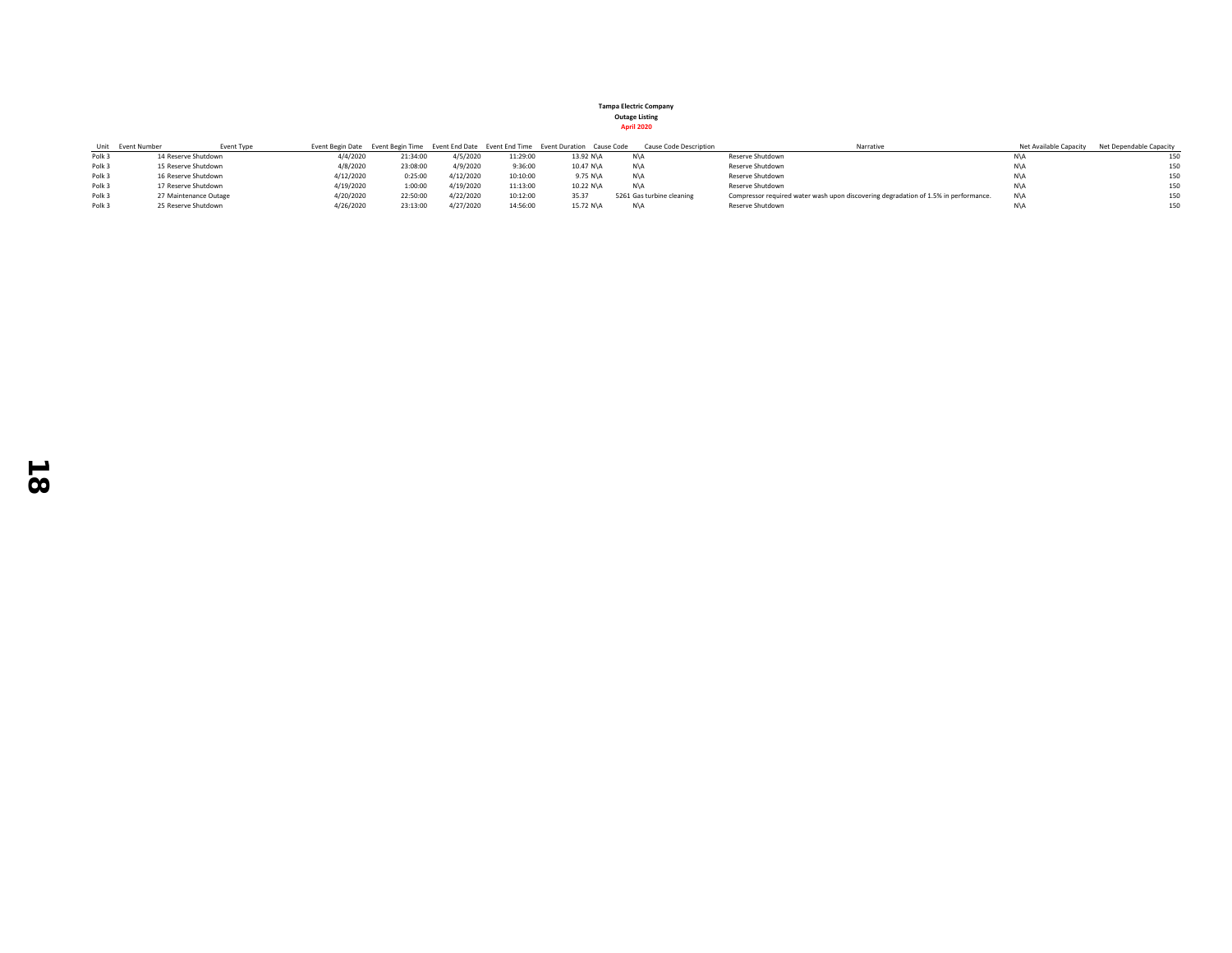|        | Unit Event Number   | <b>Event Type</b>                        |           |          |           |          | Event Begin Date Event Begin Time Event End Date Event End Time Event Duration Cause Code | Cause Code Description        | Narrative                                                                                                                  | Net Available Capacity | Net Dependable Capacity |
|--------|---------------------|------------------------------------------|-----------|----------|-----------|----------|-------------------------------------------------------------------------------------------|-------------------------------|----------------------------------------------------------------------------------------------------------------------------|------------------------|-------------------------|
| Polk 4 | 16 Reserve Shutdown |                                          | 4/1/2020  | 0:00:00  | 4/1/2020  | 17:19:00 | 17.32 N\A                                                                                 | N\A                           | Reserve Shutdown                                                                                                           | N\A                    | 150                     |
| Polk 4 |                     | 23 Unplanned (Forced) Outage - Immediate | 4/1/2020  | 19:01:00 | 4/1/2020  | 19:02:00 | 0.02                                                                                      | 4810 Generator output breaker | GTG4 shutdown to cycle GCB to reseat hydraulic relief valve                                                                | N\A                    | 150                     |
| Polk 4 | 24 Reserve Shutdown |                                          | 4/1/2020  | 19:37:00 | 4/6/2020  | 14:02:00 | 114.42 N\A                                                                                | N\A                           |                                                                                                                            | N\A                    | 150                     |
| Polk 4 | 25 Noncurtailing    |                                          | 4/1/2020  | 23:26:00 | 4/6/2020  | 6:00:00  | 102.57                                                                                    | 4810 Generator output breaker | GTG4 Generator circuit Breaker Hyudrauylics cycling excessively. Believed to be safety                                     | N\A                    | 150                     |
| Polk 4 |                     | 26 Unplanned (Forced) Outage - Immediate | 4/6/2020  | 14:28:00 | 4/6/2020  | 15:17:00 | 0.82                                                                                      |                               | 3999 Other miscellaneous balance of Operator overfilled the HP drum, it sweeled and rolled the damper to simple cycle. GTG | N\A                    | 150                     |
| Polk 4 | 19 Reserve Shutdown |                                          | 4/10/2020 | 0:30:00  | 4/10/2020 | 7:33:00  | 7.05 N\A                                                                                  | N\A                           | Reserve Shutdown                                                                                                           | N\A                    | 150                     |
| Polk 4 | 20 Reserve Shutdown |                                          | 4/17/2020 | 20:56:00 | 4/18/2020 | 10:18:00 | 13.37 N\A                                                                                 | N\A                           | Reserve Shutdown                                                                                                           | N\A                    | 150                     |
| Polk 4 | 21 Reserve Shutdown |                                          | 4/24/2020 | 21:40:00 | 4/25/2020 | 10:01:00 | 12.35 N\A                                                                                 | N\A                           | Reserve Shutdown                                                                                                           | N\A                    | 150                     |